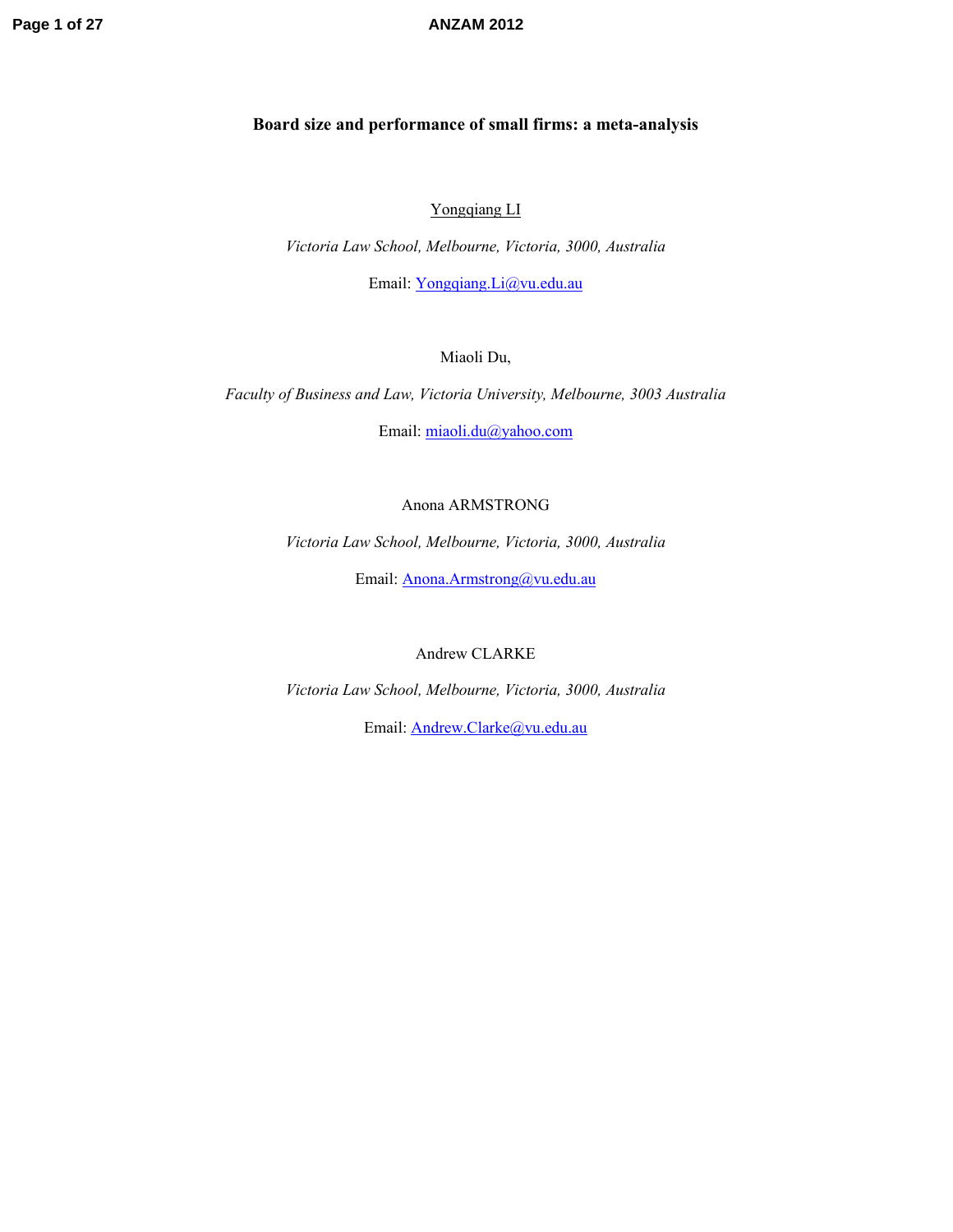### **ANZAM 2012 Page 2 of 27**

#### **Board size and performance of small firms: a meta-analysis**

## **ABSTRACT**

The extant literature has reached no consensus on the correlation of board size and performance in small firms. We applied a HOMA meta-analytic procedure based on 29 empirical articles, representing a maximum of 151 effect sizes and total of 279194 firm-year observations. Contrary to the literature for large corporations, we find a positive correlation between board size and firm performance. To count for methodological and multi-measure heterogeneity, we applied a Feasible Generalised Least Squares (FGLS) estimator in the Meta-analytic regression. Regression results show that four publication-related mediating factors, eg. published or not, cross-sectional or panel data, and survey or secondary data. Such findings can be used for the estimation of effect size between board size and performance in future research.

### **KEY WORDS**

meta-analysis, board size, financial performance, small firm, FGLS

#### **INTRODUCTION**

Does "good corporate" principles and practice in the large listed companies apply to their smaller counterparts (Organisation for Economic Co-operation and Development. 2006; McCahery and Vermeulen 2008)? McCahery and Vermeulen (2008, p. 2) submitted that, though corporate governance reforms intends to address specific issues facing large corporations, government agencies and other external stakeholders are putting enormous pressure on small non-listed firms, requiring the non-listed firms to abide by the same requirements of the listed corporations, in order to be ascertained that the internal governance mechanisms of non-listed firms are of high reliability so that they can deliver information pertinent to the business performance on a timely manner. Such tall orders make small non-listed firms losers of the "corporate governance reform competition", given their resource constraints. Worse still, the "one size fits all model" adopted by most of the corporations' law frameworks and the "comply or explain" mentality incurred significant amount of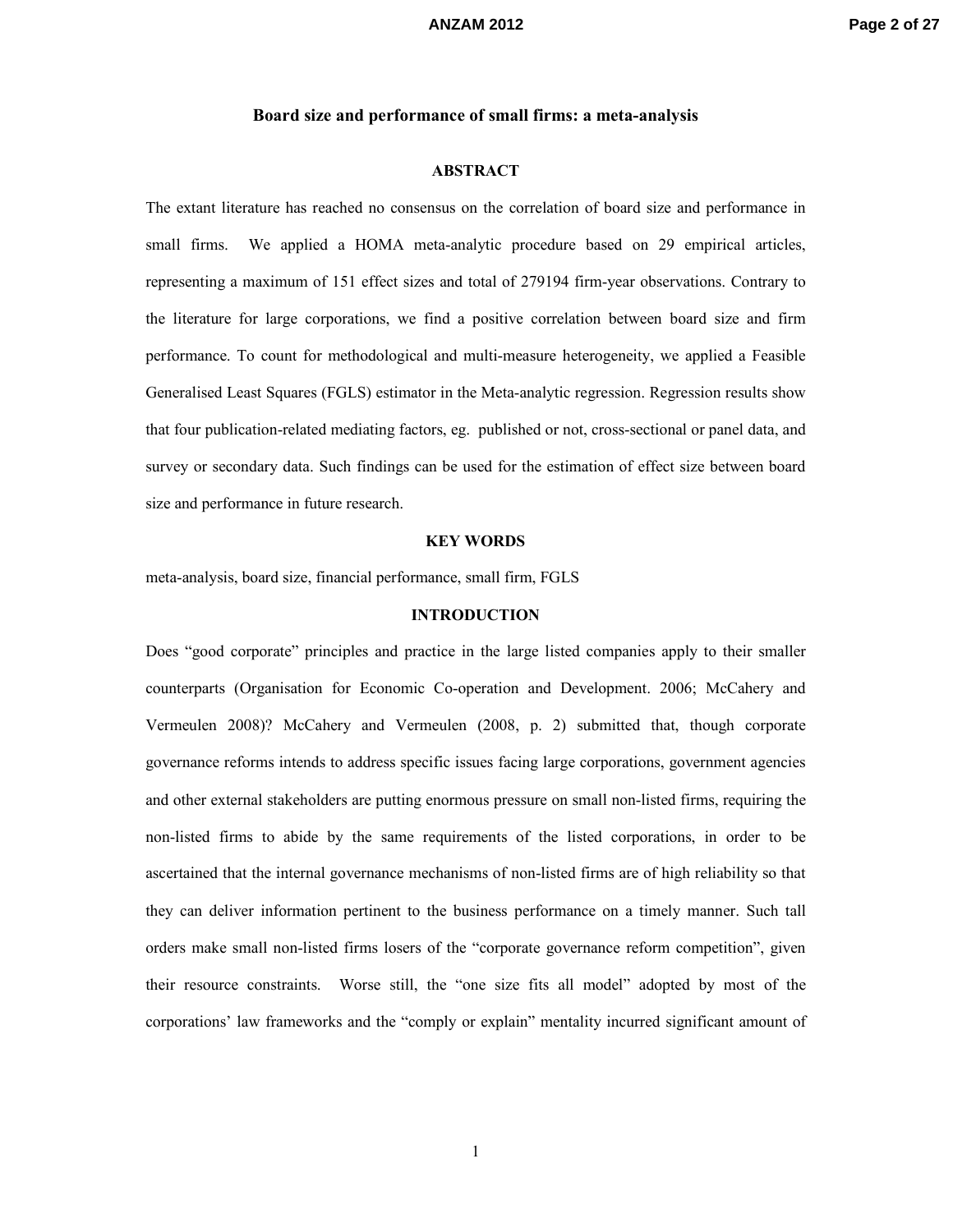-

#### **Page 3 of 27 ANZAM 2012**

unnecessary compliance burdens to small businesses<sup>1</sup> (Clarke 2010; Clarke and Klettner 2010; Adams, Armstrong et al. 2011). Failing to adopt the corporate governance principles may jeopardise entrepreneurship and long-term economic growth, limiting the financing options on the equity and debt markets and intimidating the small firms from going IPOs or climbing to upper levels on the business life cycles (Filatotchev, Wright et al. 2006; McCahery and Vermeulen 2008; Filatotchev and Nakajima 2010).

Of all the corporate governance mechanisms, boards of directors have received much attention in the media and business community, in particular, board composition and board size (Adams, Hermalin et al. 2008; Brown, Beekes et al. 2011; van Essen, Oosterhout et al. 2012). However, a confirmative answer for the relationship between board size and performance of small firms is yet to be established. The widely cited negative relationship between board size and performance in large US firms (Yermack 1996) and small Finnish firms (Eisenberg, Sundgren et al. 1998) has continuously been challenged by counter-arguments from replicating studies in other contextual settings, eg. (Kiel and Nicholson 2003).

 A most cited paper by Darlton et al (1999) meta-analysed the literature published before 1999 and they find that board size is generally negatively correlated with financial performance, albeit that firm size, serving as a moderating factor, may positively contribute to the correlation between board size and financial performance. But they failed to provide answers for the small firm cohort specifically (Dalton, Daily et al. 1999). Another paper by Bennedsen et al (2008) attempted to discover the causal impact of board size on performance in SMEs applying Instrumental Variable (IV) on cross-sectional survey data and confirms the negative relationship between board size and firm financial performance, supporting the precedents' argument that agency problems prevail in boards with seven or more members(Lipton and Lorsch 1992; Jensen 1993; Yermack 1996; Bennedsen, Kongsted et al. 2008). However, the explanatory power of the identified relationship in Bennedsen et al (2008) may be challenged because that the data collected in 1999 is somewhat outdated and their sample is only

<sup>1</sup>Adams et al (2011) cited an estimation by OECD that the compliance cost for Australian businesses merely in 2005 is about 87 billion dollars, which amounts to approximately 13% of the national GDP in 2005. The report went on arguing that small businesses are bearing more compliance costs than their large counterparts given their limitation and total numbers.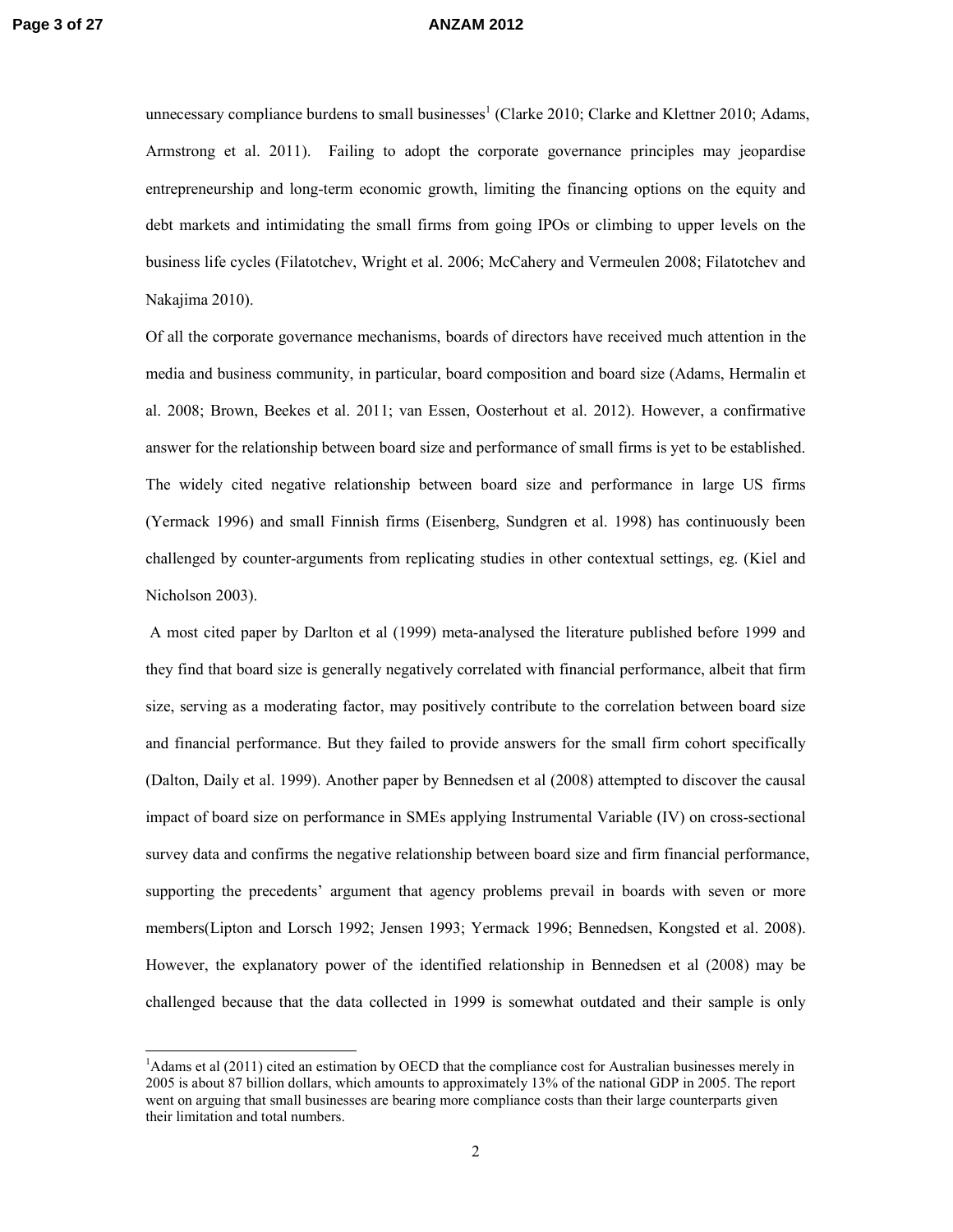based on one country – Denmark. Moreover, Lehn et al. (Lehn, Patro et al. 2005) reviews the literature on size and composition of the boards based on articles published between 1935-2000 and found no systematic relationship between board characteristics and performance if firms maximize value is seen to be validated for the great majority of firms.

Since Glass coined the term<sup>2</sup> in 1976, "Meta-analysis" has enjoyed enormous popularity owing to its objectivity and statistical power to draw a rigorous conclusion based on solid evidence. The main contribution of this paper is to systematically synthesize the extant evidence on the correlation of board size and firm performance and quantify the effect size using the standardised meta-analysis approach. We used Hedges and Olkin-type meta-analysis (HOMA) (Hedges and Olkin 1985) and meta-analytic regression modelling (METAREG) (White 2011) on a database of 28 published articles and 1 working papers, representing a maximum of 151 effect sizes and total of 279194 firm-year observation . The HOMA results show that board size generally positively correlates with the performance of small firms. The finer levels of focal relations indicates heterogeneity and thus seven mediating factors are introduced, covering published or not, year published/available, cross-sectional or panel data, survey or secondary data, county in which the data collected, year when the data collected and the average firm size of the study. The METAREG results find that four factors, eg. Published in a journal or not, cross-sectional or panel data, survey or secondary data, country of data explains the heterogeneity of the effect size.

The rest of the paper proceeds as follows; Section 2 reviewed the exiting literature and developed the hypotheses, Section three provides the specificity of the method, followed by Results in Section 4 and Discussion in Section 5. Section 6 concludes with a summary of results, acknowledging the limitations of this study and future research directions.

### **THEORY AND HYPOTHESIS**

### **Small firms – a working definition**

-

 $2^2$  Glass (1976) provides a widely accepted definition for meta-analysis: "Meta-analysis refers to the statistical analysis of a large collection of results from individual studies for the purpose of integrating the findings. It connotes a rigorous alternative to the casual, narrative discussions of research studies which typify our attempt to make sense of the rapidly expanding research literature."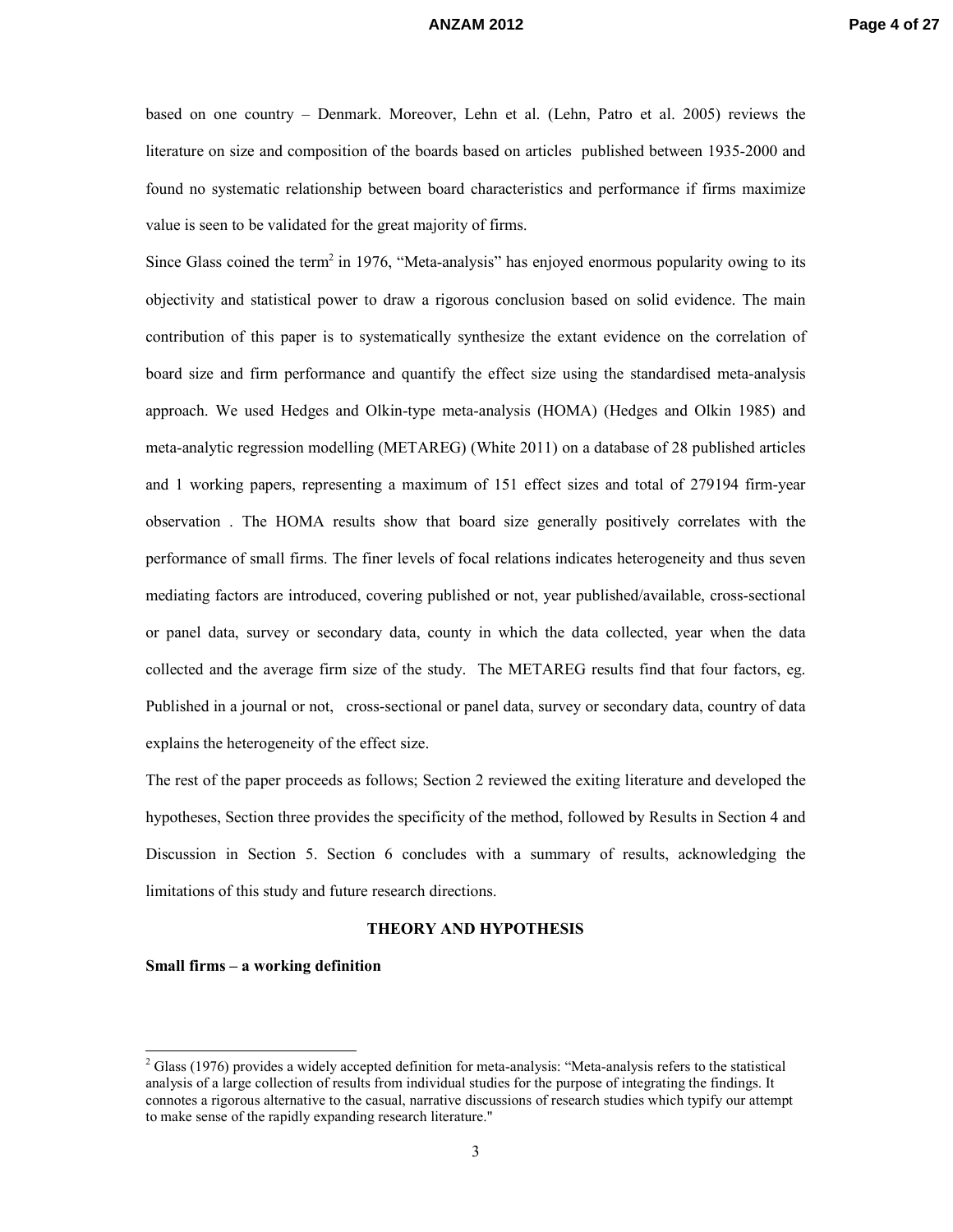Yet consensus has to be reached in terms of a universal definition. The majority of the economies are using 200 full time equivalent employees (FTEs) as the cutting off point for SMEs (Ayyagari, Beck et al. 2007). Given the inconsistency of the definitions, we also adopted the "200 FTEs" definition, albeit that of this single measure alone is problematic in terms of its explanatory power. Thus, any small firms meeting the criteria, be it a non-listed firm, a family business, or a listed small business, are included in our sample.

#### **The relevance of corporate governance to small firms**

Board of directors has existed for more than four centuries since the inception of the Dutch East India Company in 1602. Only in the recent century, corporate scandals has been instrumental to priority corporate governance reforms on the policy agenda and institutionalised corporate governance into a day-to-day operation. The OECD defined Corporate governance as "a set of relationships among stakeholders, a structure and a process with the aim of setting objectives, establishing the means for attaining those objectives, and monitoring performance"(Co-Operation and Development 2004).

Unfortunately, the prevailing arguments and treatments focusing on separation of ownership and control seem to be irrelevant when it comes to small firms, in that small firms normally do not have the separation of ownership and control problem in the first place. The influential work by Adam Smith, *An Inquiry into the Wealth of nations*, as well as its "correctly" observed "separation of ownership and control" (Smith 1776) has earned dominance for prescriptions to the costs incurred by such a separation, which is further fuelled by the "agency problem" introduced in the well cited articles of Jensen and Meckling (Jensen and Meckling 1976; Jensen 1986; Jensen 1993; Jensen 1994). In practice, company laws normally fail to consider the particular needs of small firms, let alone to address it (Davis and Pett 2000; Hopt 2003; Farrar 2008). Company law in OECD countries intends to address three agency problems: owner and manager, controlling shareholders and minority shareholders, shareholders and non-shareholding stakeholders. Of these, the conflict between shareholders and non-shareholding stakeholders seems to be a promising relevance to small firms, albeit that the company law deals with two types of stakeholders – creditors and workers, while the protection for workers is only slightly addressed touched (Davis and Pett 2000). Thus, the "one-size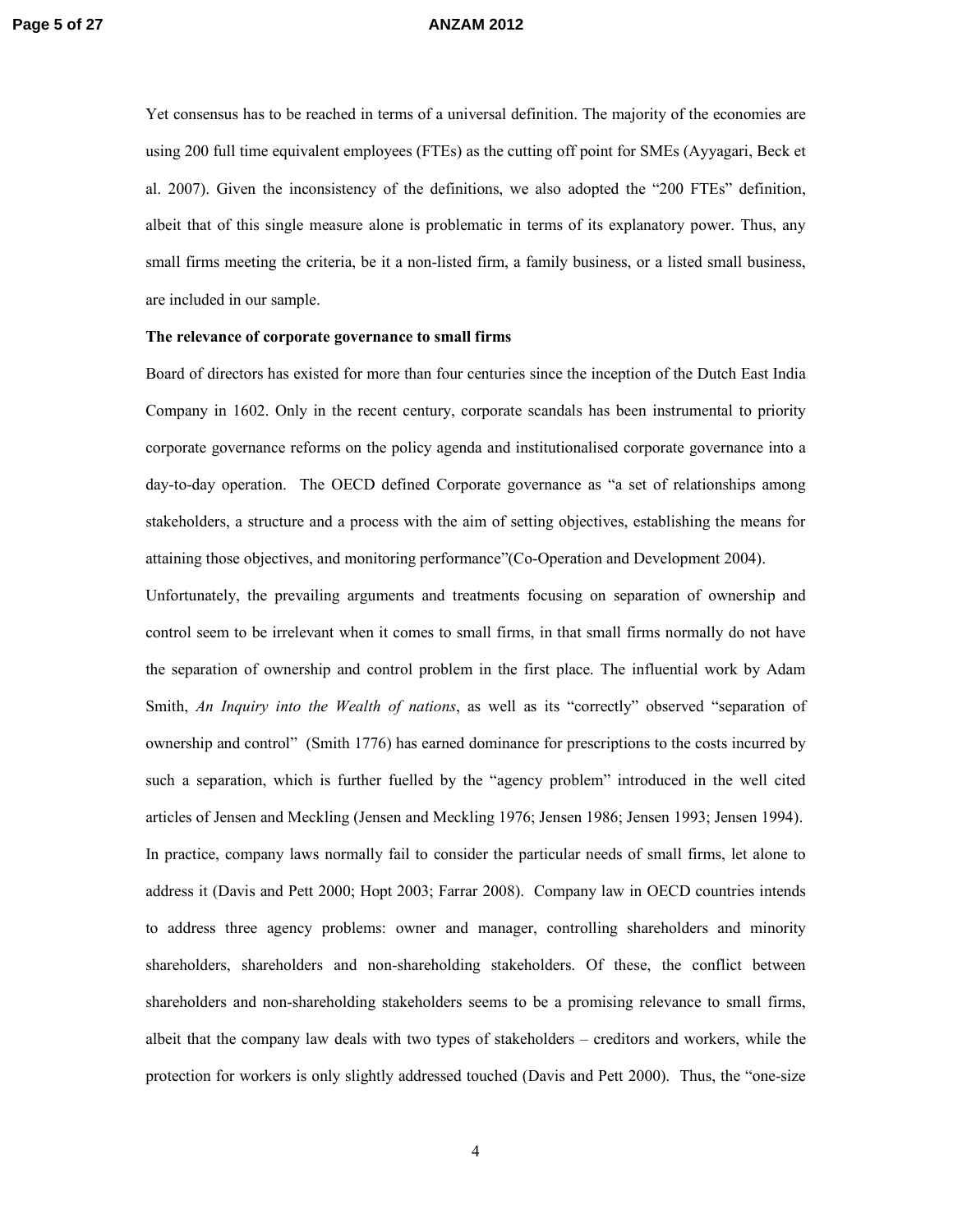fits all vehicle" seems to be merely a regulatory burden for small firms. So are there any benefits for small firms to have a board of directors?

Given that all the organisations, be it large or small, has to deal with opportunism and bounded rationality, asset specificity, frequency and uncertainties (Williamson 1981), the board of directors as a "by-product" for small firms do have strategic and team work benefits in terms of its controlling, monitoring, service and legitimacy roles (Bennett and Robson 2004; Stevens 2011). Specifically, the role of the boards in SMEs focuses on providing strategic advice, extending the network of the management and mitigating distributional conflicts among owners(Bennedsen, Kongsted et al. 2008).

# **Board size**

The number of board of directors, also known as board size, is a critical factor influencing the appointment of subcommittees and the board's involvement with external directors(Brown, Vetterlein et al. 2010; Brown, Beekes et al. 2011). However, the endogeneity issue between the board size and firm performance is hampering researchers from making valid causality deductions. On top of the endogeneity debate flags a measurement issue for small business performance (Ayyagari, Beck et al. 2007; Ayyagari, Demirguc-Kunt et al. 2011; Beck, Demirgüç-kunt et al. 2011). Based on different theories, we developed five statistical hypotheses.

#### **Financial performance**

The boards of directors are valuable human capital, which enters into the production function as a factor (Bammens, Voordeckers et al. 2011). The Resource Dependency Theory (RDT) argues that the external environment as well as the interaction between the external and internal factors significantly influence the competitiveness of the firm, hence board of directors can serve as an internal-external nexus (Pfeffer and Salancik 2003; Dalziel, Gentry et al. 2011). The Resource Based View (RBV) suggests that a firm's competitive advantage lies in the application of the bundle of valuable resources at the firm's disposal, of which the directors are a unique form (Wernerfelt 1984).

Empirical research on the correlation between board size and financial performance of small firms are mixed. Arosa and colleagues examined the determinants of ROA of Spanish non-listed SMEs and found a positive correlation between board size and firm performance (Arosa, Iturralde et al. 2010). Calabro and Mussolino found a positive correlation between board size and export intensity (Calabrò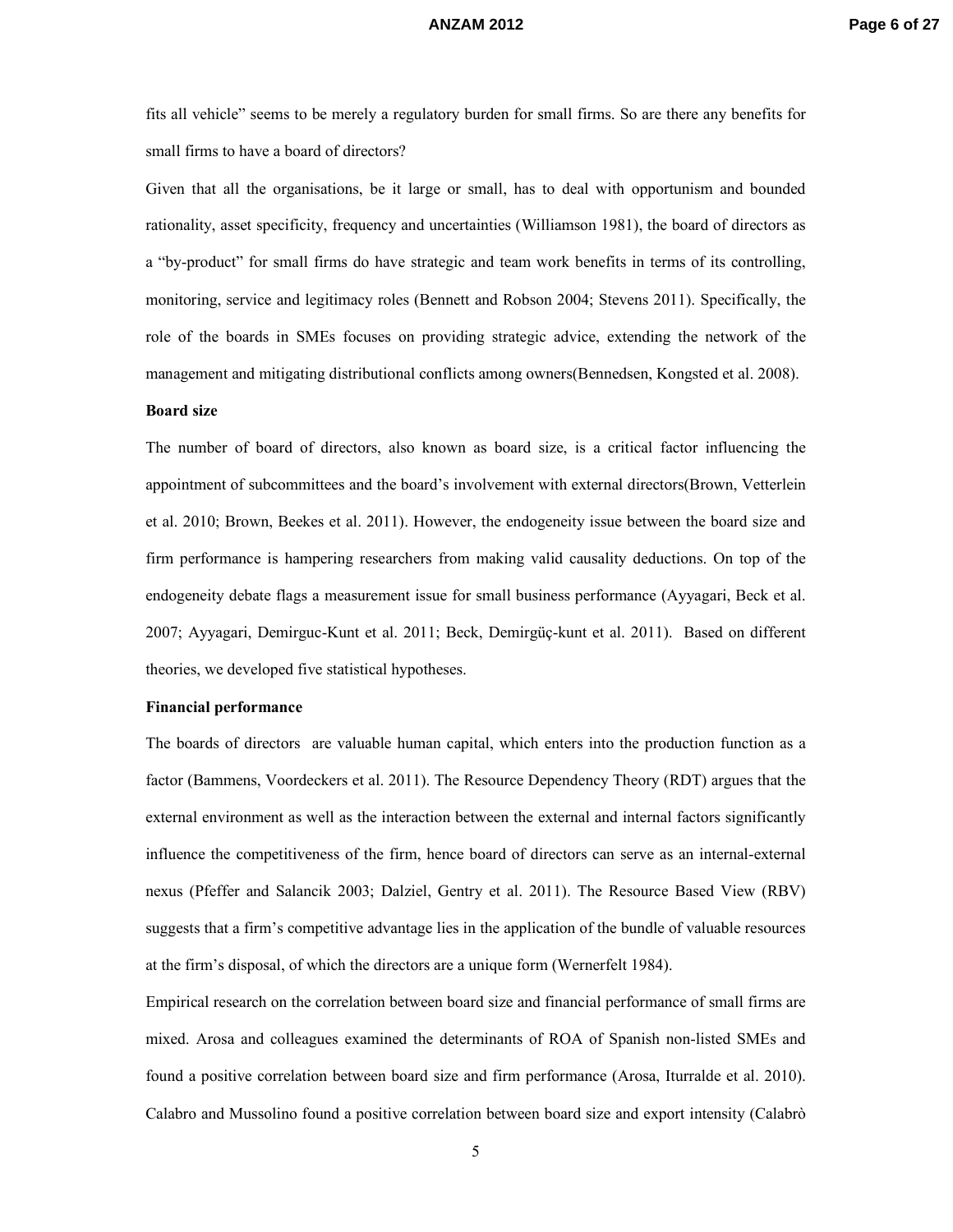and Mussolino 2011). Bennedsen et al, on the contrary, used a larger dataset of 7,000 firms and an advanced Instrumental Variable technique, finds a negative relationship (Bennedsen, Kongsted et al. 2008). Huse reported negative impacts of board size on ROI and total task involvement (Huse, Minichilli et al. 2011). Thus, our first hypothesis assumes that there is no correlation.

*Hypothesis 1 There is no correlation between board size and financial performance of small firms.* 

### **Financing advice**

From the RDT theory, Hillman et al regards advising function as one of the key functions of board of directors (Hillman, Withers et al. 2009). Board of directors is also found to be a reflection of family power's and experience via their interaction with the family owners (Corbetta and Salvato 2004). Dalton et al reviewed empirical literature in the in the twentieth century and concluded that the advice function is positively correlated with board size (Dalton, Daily et al. 1998; Dalton, Daily et al. 1999). Aaboen et al found the board size is negatively correlated with financing from venture capitalist, as well as owner's advice on investment and loans, but positive with advice from the other sources (Aaboen, Lindelof et al. 2006). Bennett and Robson found that board size is positively correlated from advices received from banks, business links and customers, while negatively correlated with the other advice sources (Bennett and Robson 2004).

*Hypothesis 2 The board size has no correlation with business advice.* 

### **Strategic performance**

Board of directors, as the top management team in small firms, is in charge of strategic orientation, innovation, R&D, value-added, long-term growth and risk management (Golden and Zajac 2001; Machold, Huse et al. 2011). Golden and Zajac (2001) relates the board size to theories in demography, agency and power and supported the view that strategic change is negatively influenced by board size and the influence is stronger when the board of directors is more powerful. Adding to this, Pugliese and Wenstop suggested that the board size is negatively correlated with social strategy and competitive strategy(Pugliese and Wenstøp 2007). However, Pugliese and Wenstop (2007) found that strategic follow up is positively correlated with board size.

*Hypothesis 3 The board size has no correlation with strategic performance.* 

### **Board characteristics**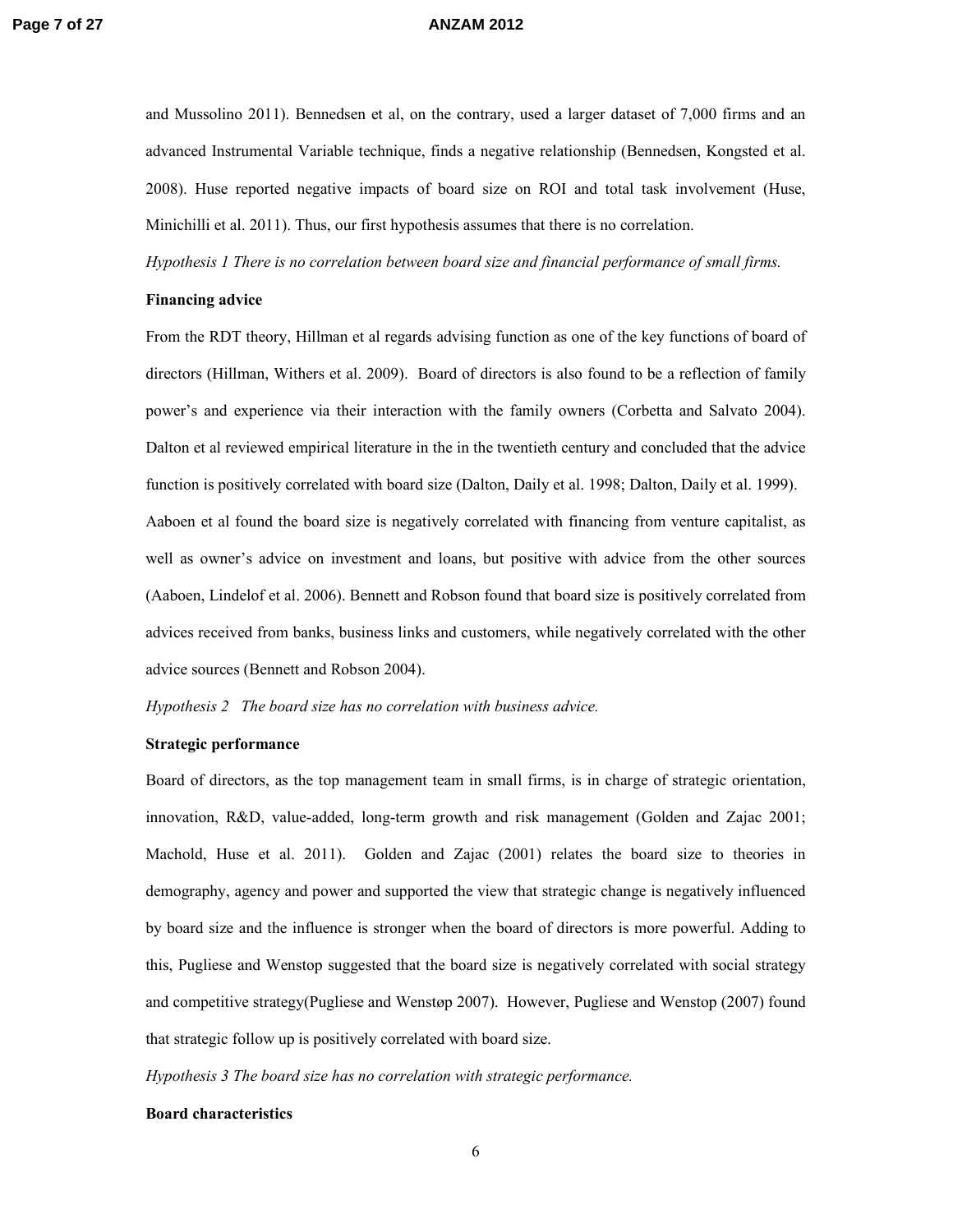The Agency Theory argues that board are self-interest oriented and they intend to change the strategies to the directions that optimise their interests. Thus larger and diversified boards may increase the performance by fostering strategic change, improving chair leadership efficacy, and task effectiveness (Forbes and Milliken 1999; Zona and Zattoni 2007). Adding to this list is that larger boards have more frequent and longer meetings (Brunninge, Nordqvist et al. 2007; Wincent, Anokhin et al. 2009; Anokhin, Wincent et al. 2011). However, the flip side of having a large board is its efficiency in reaching consensus and the impact of the agreed decision, as reported by Fiegener, the decision impact is negatively correlated with board size(Fiegener 2005).

Small firms are typically characterised of scarcity of resources, thus external board members may be able to supplement the management's skills by bringing in firm-specific expertise (Machold, Huse et al. 2011). However, small firms may exhibit a dominance of entrepreneurism rather than managerialism, with emphasis on action decision and real-time strategies. Consequently, the CEOs or managers may not have the competency to consume the advices. Thus, the board size may be negatively correlated with characteristics of managers, eg. the insider ratio, shareholder ratio, duality and shareholder ratio (Lockett, Wright et al. 2008).

*Hypothesis 4 The board size has no correlation with the board characteristics.* 

#### **Trust and networking**

The transactions of small firms, comparing with large corporations, have low asset specificity and high uncertainty, thus informal governance mechanisms, rather than formal governance rules and principles, should be adopted. Such informal governance mechanisms, including private ordering/contractual arrangements, social capital, trusts, relational norms, social networks, venturing capital and blockholding, may reduce transaction costs, improve social responsibility and sustainability (Borch and Huse 1993; Wincent, Anokhin et al. 2009; Clifton, Keast et al. 2010; Wincent, Anokhin et al. 2010; Kontinen and Ojala 2011).

*Hypothesis 5 The trust and networking has no correlation with the board size.* 

The definition and measure of each variable is summarised in Table 1.

Insert Table 1 about here.

#### **METHODS**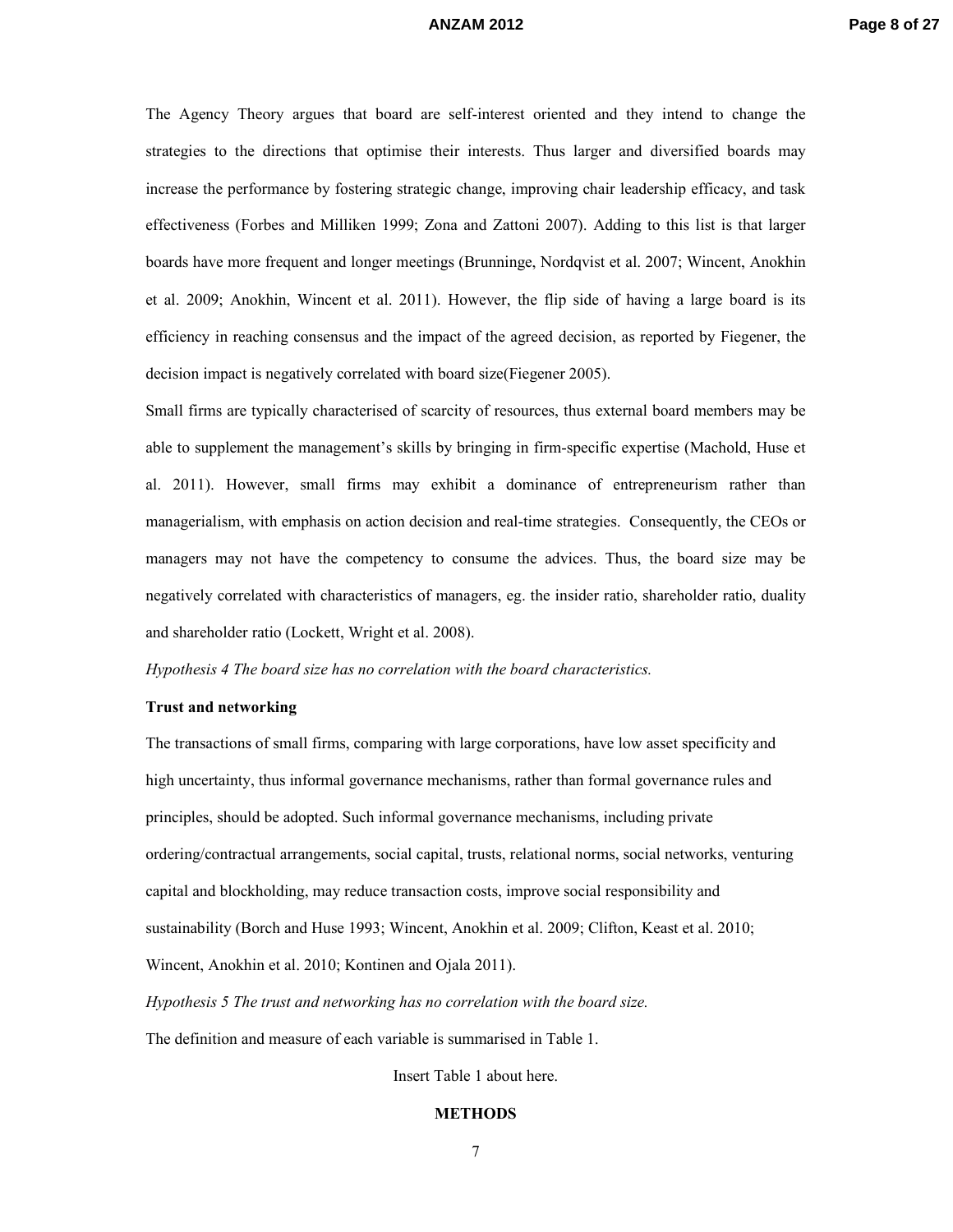To address the theoretical debates and to consolidate existing knowledge, this study systematically reviewed all the empirical evidence and quantified them using meta-analysis method. The

### **Sampling and coding**

To identify the population of studies on board size and performance of small firms, we used five complementary strategies, suggested by (Van Essen and Van Oosterhout 2008; van Essen, Oosterhout et al. 2012). First, we searched six databases using key terms, "board", "board of directors", "board size", "board characteristics", "governance", and "corporate governance", married with "SMEs", "small and medium-sized enterprises", "small firm", "small business" , "non-listed firm", "non-listed business", "family business". The databases include (1) JSTOR; (2) ProQuest<sup>3</sup>; (3) ABI/INFORM Global; (4) EconLit; (5) SSRN; (6) Google Scholar. Second, we manually searched the most relevant journals in the fields of accounting, economics, finance and management, suggested by the Australian Research Council's ERA Ranking<sup>4</sup>. Third, we searched top journals in the field of Entrepreneurship and Small Business Management, eg. Journal of Business Venturing, Entrepreneurship: Theory and Practice, International Small Business Journal, Entrepreneurship and Regional Development, Small Business Economics, Journal of Small Business Management and Family Business Review. Four, we searched top journals in the field of Governance, eg. Journal of Business Ethics, Corporate Governance: An International Review, Governance: An International Journal of Policy, Administration and Institutions. Five, after collecting an initial set of studies, we used a "snowballing" technique to cross-check the reference that cited the original journals using Scopus and Google Scholar. We yield an initial sample of 81 papers. Given that our research focus is on the correlation of board size and firm performance, we then checked each article against five criteria, specified as follows

- (1) The paper is not an earlier version of another paper included in our sample;
- (2) The paper is an empirical study that includes either a regression or a correlation analysis, as long as the impact size is estimable;

 $\overline{a}$ 

<sup>&</sup>lt;sup>3</sup> ProQuest has merged with ABI/INFORM now.

<sup>&</sup>lt;sup>4</sup> http://www.arc.gov.au/era/era\_2012/review\_of\_era10\_ranked\_outlet\_lists.htm.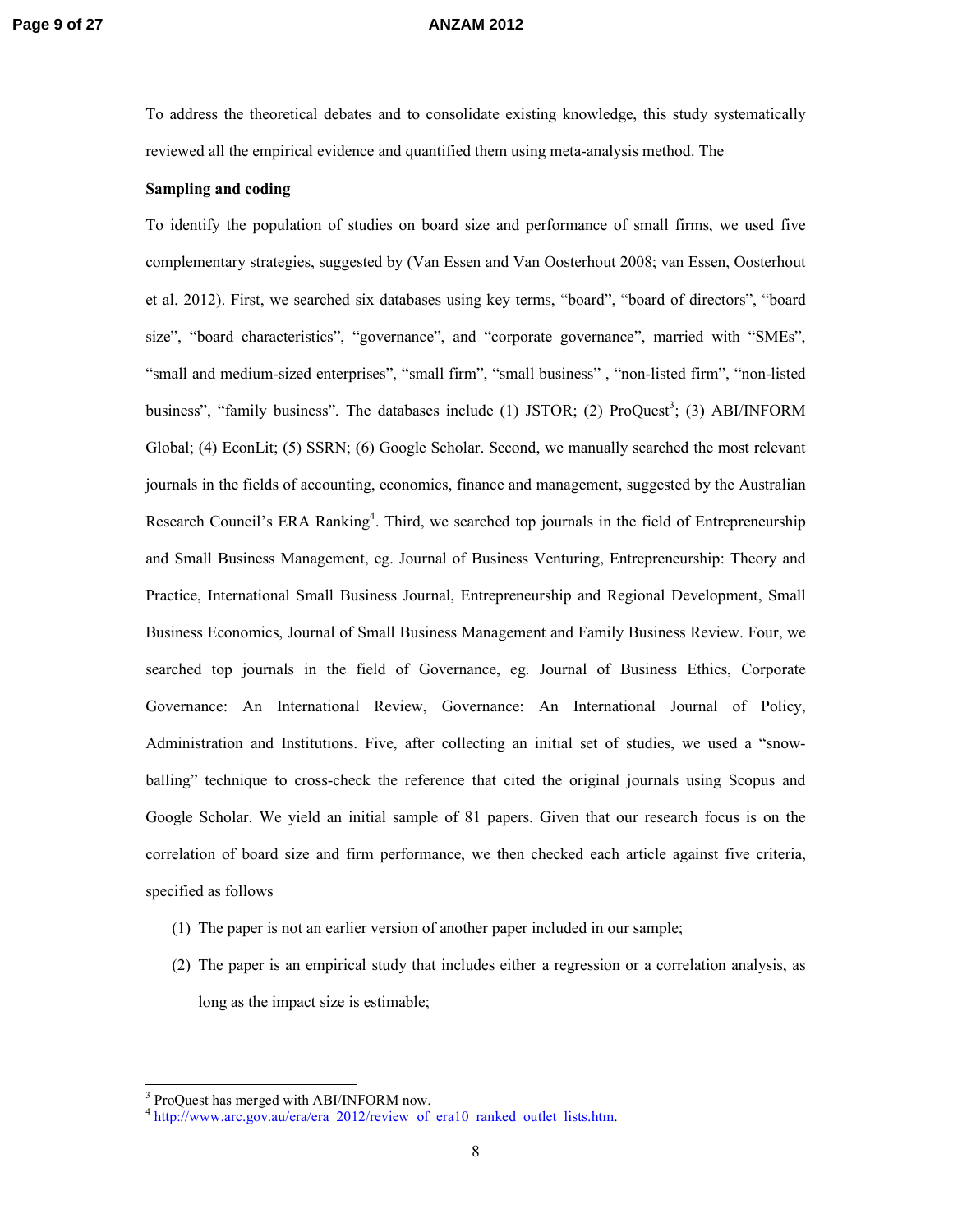- (3) The sample used in the empirical research must be a cohort of small firms<sup>5</sup>, or have a small firm cohort, whose effect size are reported separately and can be obtained. Thus, our sample includes small business, Small and Medium-sized Enterprises (SMEs) and family SMEs;
- (4) Board size must be a separate variable and must be identifiable;
- (5) The full text of the article must be obtainable.

### **Coding and analysis**

Two main types of data are encountered in the sample: correlation coefficients with sample size and regression results (either a t-statistics or p-value) with sample size. We took advantage of a commercial coding package, Comprehensive Meta Analysis<sup>6</sup>. The build in functions and consistency in correcting estimation errors exempt the coding from human calculation errors. HOMA and the METAREG procedures are computed in  $STATA12SE<sup>7</sup>$  environment. Observation with missing values is dropped.

### **HOMA procedure**

Pearson product-moment correlation coefficient  $r$  and partial correlation coefficient  $r_{xy,z}$  are commonly used in meta-analysis, given that they are scale-free, can be easily interpreted and computed, eg. using the HOMA procedure in STATA. Only studies in which performance variables are dependent variables are partial coefficients calculated<sup>8</sup>. In our study, when multiple measures of firm performance are provided, we included all the available measurements from the sample in our study. In order to account for the differences in precision across effect sizes and variability in the population, we adopted the HOMA procedure (Hedges and Olkin 1985), which treats the inverse variance weight *w* as the optimal measure of precision for a given effect size. These weights will help to produce appropriate estimate for the meta-analytic mean effect size (van Essen, Oosterhout et al. 2012). The HOMA procedure will be used to estimate Hypothesis 1-5.

#### **METAREG procedure**

-

<sup>&</sup>lt;sup>5</sup> The definition for different economies are generally inconsistent, here we are mainly rely on the definition and judgment of the individual author(s).

<sup>6</sup> Designed by Biostat, website: http://www.meta-analysis.com/.

<sup>&</sup>lt;sup>7</sup> STATA website: http://www.stata.com/.

<sup>&</sup>lt;sup>8</sup> This corresponds to the calculation from t-statistics or p-value coupled with sample size, as mentioned in the coding section.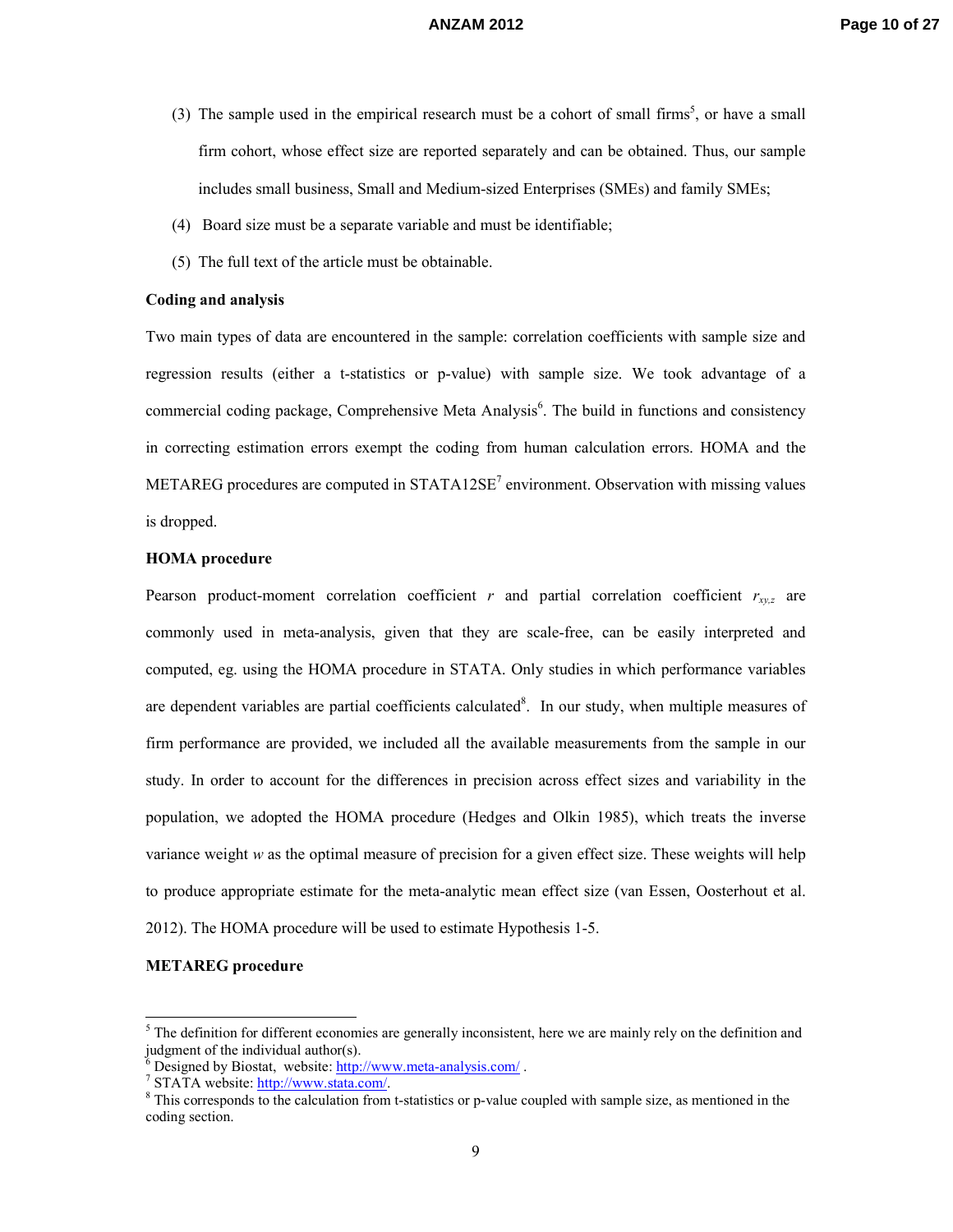In the event of the existence of heterogeneity between results of multiple studies due to the characteristics of these studies, meta-analysis regression is introduced, in order to evaluate the impacts of the study characteristics variables on the effect sizes (Harbord and Higgins 2008). Rhodes (2012) compared a number of regression estimators for meta analysis and concluded that Feasible Generalised Least Squares (FGLS) estimator produces the most efficient and consistent results (Rhodes 2012). Thus, we applied the FGLS approach, the METAREG procedure in STATA (Cameron and Trivedi 2009). Technical deduction can be found in (Greene 2008; Cameron and Trivedi 2009; Rhodes 2012).

The methodological bias/heterogeneity is associated with the publication characteristics at the study level (Rhodes 2012). Seven mediating factors, eg. published or not, publication year, cross-section or panel data, survey or secondary data, country of the sample, year of the sample and average firm size, are introduced to predict the effect size.

### **RESULTS**

A total number of 29 articles are selected for the meta-analysis, producing 152 effect sizes. The sample covers studies of 15 countries, namely Bangladesh, Belgium, Denmark, Europe, Finland, Ghana, India, Malaysia, Norway, Norway and Sweden, Spain, Sweden, Turkey, UK, and USA. The detailed reference of all the 29 articles is listed below Table 2.

### Insert Table 2 about here.

The descriptive statistics is provided in Table 3a for the whole sample and Table 3b with the breakdown by performance measures. Strategic performance enjoys more emphasis than the other measures.

Insert Table 3a-b about here.

# **HOMA results**

The HOMA results using the whole sample show a positive correlation between board size and performance of small firms for both fixed effect and random effect models (Table 4). Table 5 calculates the HOMA results for each performance measure, Seven out of eight correlations are positive. Though the partial correlation between board size and financial performance is negative, the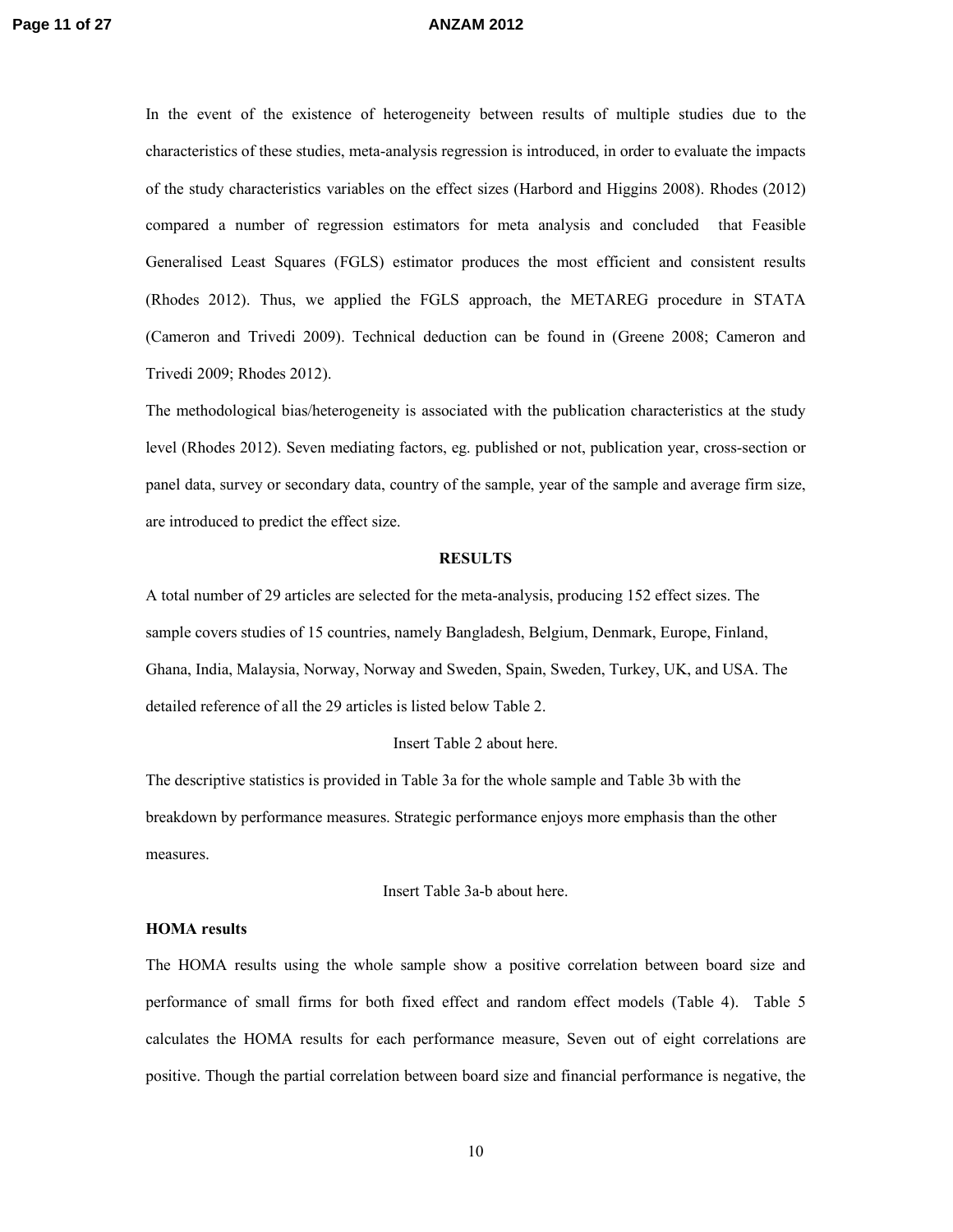number of effect sizes is small. Thus we reject all but the first of the hypotheses and accept the alternatives correspondingly.

Given the limitation of the sample size, only 9 correlations are estimated, three of which are negative. But the mixed results for small firms across countries preclude us from reaching a definite conclusion, which call s METAREG analysis.

Insert Table 4-6 about here.

### **METAREG results**

Table 7 depicts the impact of publication characteristics on the conditional mean of effect size. The FGLS estimator produces efficient and consistent estimates. There are four findings: (1) Studies using cross-sectional data, ceteris paribus; (2) the effect size will be reduced comparing with those using panel data. (3) Studies using survey data may get a lower effect size comparing with those using secondary data, ceteris paribus; and (4) published article tends to have lower (or more likely negative) effect size comparing with the unpublished working paper. Year the article was published, the year data was last collected and the average firm size are not statistically significant.

Insert Table 7 about here.

#### **DISCUSSOIN**

An overall conclusion of our research is that the board size of small firms globally has a positive effect on firm performance, which contested the prevalent "negative effect" argument of the board size on the financial performance of large corporations. However, the partial correlation coefficient estimation for small firms is consistent with the large corporations' argument. It may because that for boards with seven or more directors, the agency prevails, which is supportive of the prediction by the previous empirical work (Lipton and Lorsch 1992; Jensen 1993; Yermack 1996). However, when the board size is smaller than seven, the performance is maximised and there is no correlation between board size and performance (Lehn, Patro et al. 2005).

The positive correlation between board size and advice, strategic management, board characteristics indicates that board of directors are unique resources which may compensate the scarcity of resources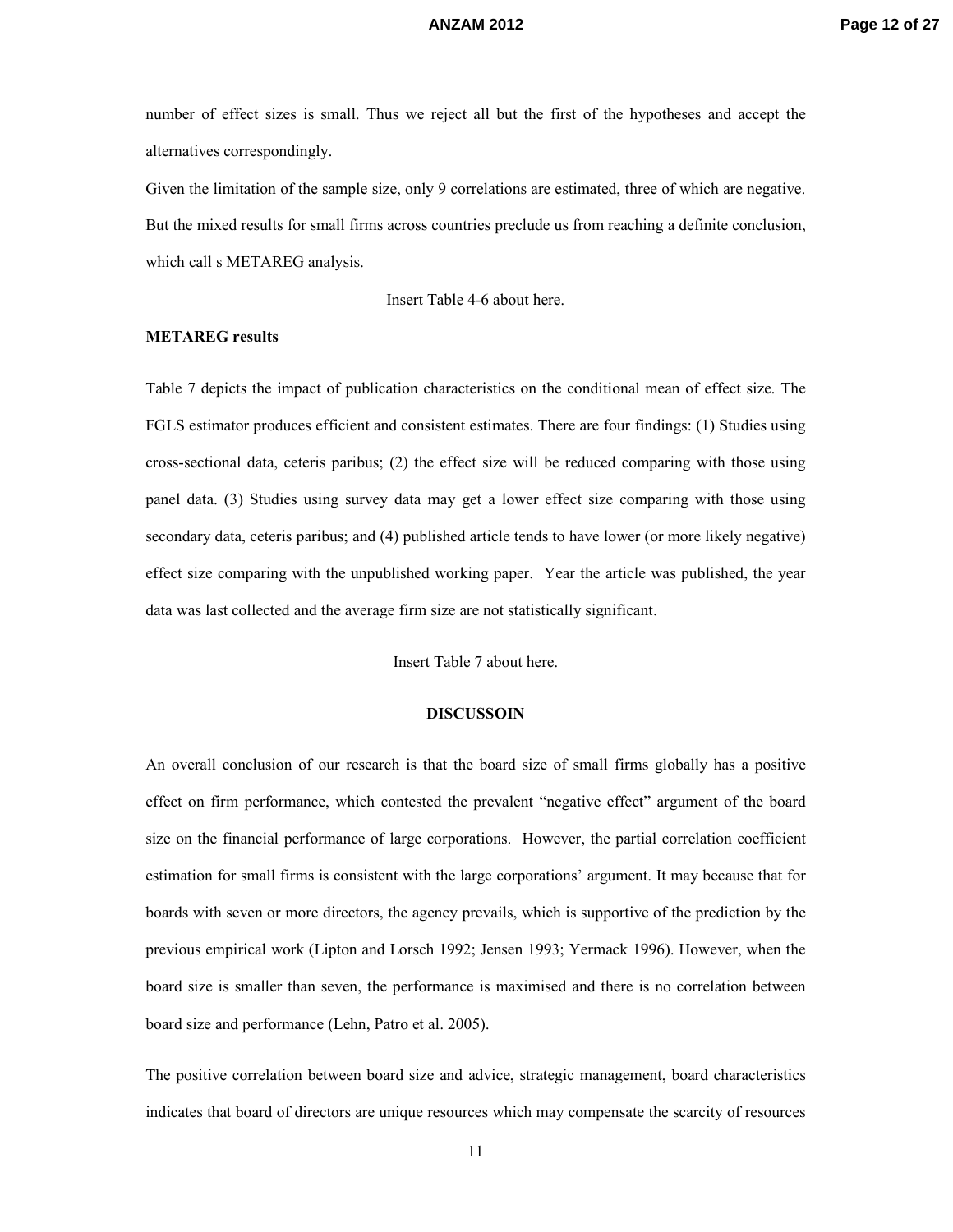and lack of expertise of small business managers. Supportive of the RBV and RDT, the board of directors in small firms may serve more "value-adding" functions in strategic management, R&D and export intensity (Gomez-Mejia, Cruz et al. 2011; Kamyabi and Devi 2011; Tanganelli and Schaan 2011; Tang and Tang 2012). The flexibility of small firms may enable it to increasingly engage with employees and other stakeholders. The positive correlation between board size and trust and network supports the Network Theories that the private arrangements and social networks serving as informal governance mechanisms may complement the formal governance mechanisms (Fadil 2012; Sheikh, Ahmed et al. 2012; Tang and Tang 2012; Wang, Wuebker et al. 2012; Zain, Ng et al. 2012).

The meta-analysis produced mixed results for the focal correlation by country, which may require institutional level mediators for future research (Loureiro 2012; Manjon and Merino 2012; Orlitzky 2012; Rubera and Kirca 2012). Judging from the limited number of empirical research, one may realise the vast opportunities of small firms – related research worldwide.

### **CONCLUSION**

We meta-analysed the relationship between board size and performance in small firms based on 29 empirical researches. Our research found a positive relationship overall, which signals the difference of board of directors in small firms comparing with its larger counterparts. Future research should endeavour to unravel such positive connection based on firm-level and industry-level data.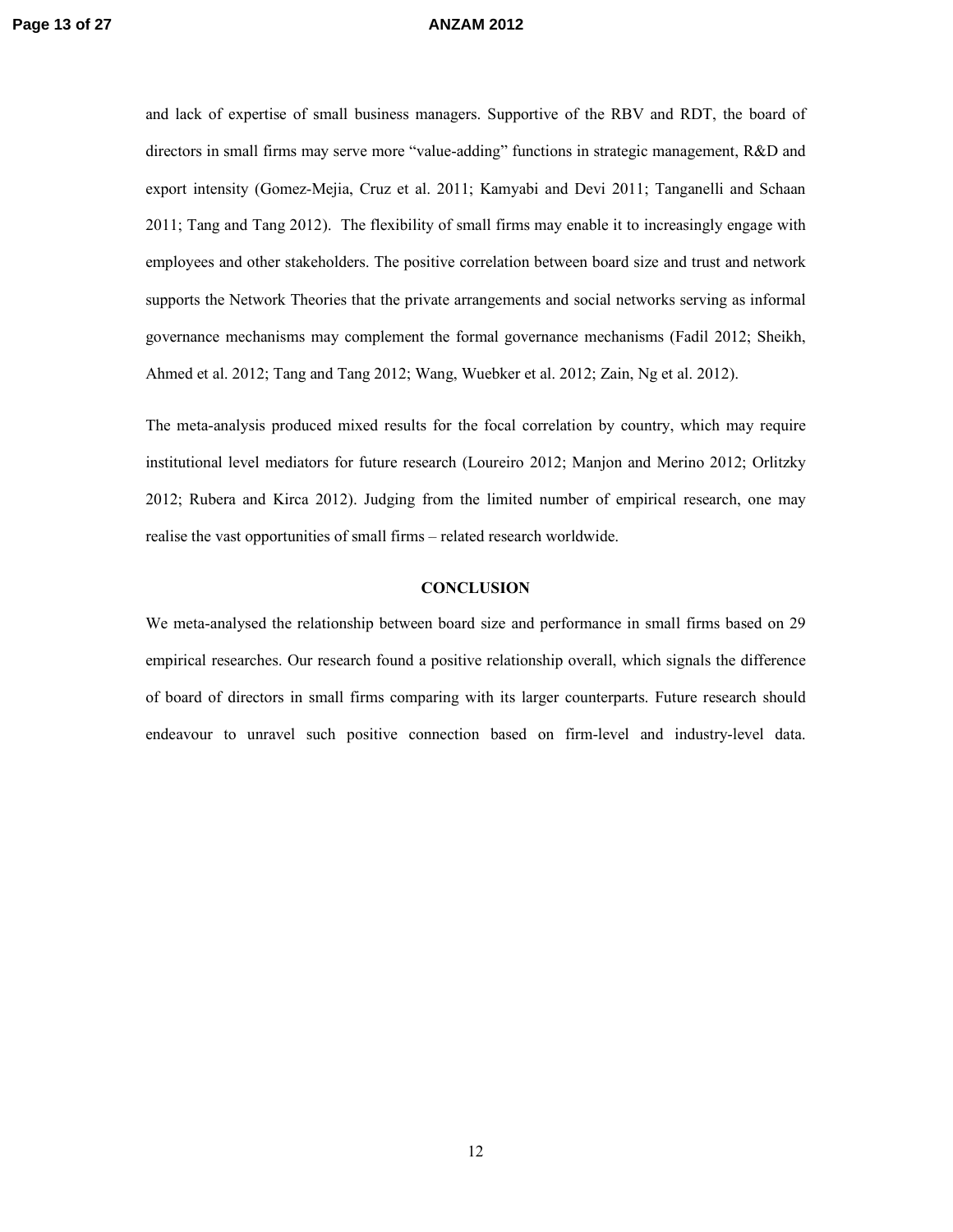### **REFERENCE**

- Aaboen, L., P. Lindelof, et al. (2006). "Corporate governance and performance of small hightech firms in Sweden." Technovation **26**(8): 955-968.
- Adams, M., A. Armstrong, et al. (2011). "Developing a responsive regulatory system for Australia's small corporations: governance for small business."
- Adams, R., B. E. Hermalin, et al. (2008). The role of boards of directors in corporate governance: A conceptual framework and survey, National Bureau of Economic Research.
- Anokhin, S., J. Wincent, et al. (2011). "Operationalizing opportunities in entrepreneurship research: use of data envelopment analysis." Small Business Economics **37**(1): 39-57.
- Arosa, B., T. Iturralde, et al. (2010). "Outsiders on the board of directors and firm performance: Evidence from Spanish non-listed family firms." Journal of Family Business Strategy **1**(4): 236-245.
- Ayyagari, M., T. Beck, et al. (2007). "Small and Medium Enterprises Across the Globe." Small Business Economics **29**(4): 415-434.
- Ayyagari, M., A. Demirguc-Kunt, et al. (2011). "Firm Innovation in Emerging Markets: The Role of Finance, Governance, and Competition." Journal of Financial and Quantitative Analysis **46**(6): 1545-1580.
- Bammens, Y., W. Voordeckers, et al. (2011). "Boards of Directors in Family Businesses: A Literature Review and Research Agenda." International Journal of Management Reviews **13**(2): 134-152.
- Beck, T., A. Demirgüç-kunt, et al. (2011). "Bank Financing for SMEs: Evidence Across Countries and Bank Ownership Types." Journal of Financial Services Research **39**(1- 2): 35-54.
- Bennedsen, M., H. C. Kongsted, et al. (2008). "The causal effect of board size in the performance of small and medium-sized firms." Journal of Banking & Finance **32**(6): 1098-1109.
- Bennett, R. and P. Robson (2004). "The role of boards of directors in small and mediumsized firms." Journal of Small Business and Enterprise Development **11**(1): 95-113.
- Bennett, R. J. and P. J. A. Robson (2004). "The role of boards of directors in small and medium-sized firms." Journal of Small Business and Enterprise Development **11**(1): 95-113.
- Borch, O. J. and M. Huse (1993). "Informal strategic networks and the board of directors." Entrepreneurship Theory and Practice **18**(1): 23-36.
- Brown, D. L., A. Vetterlein, et al. (2010). "Theorizing transnational corporations as social actors: An analysis of corporate motivations." Business and Politics **12**(1).
- Brown, P., W. Beekes, et al. (2011). "Corporate governance, accounting and finance: a review." Accounting & finance **51**(1): 96-172.
- Brown, P., W. Beekes, et al. (2011). "Corporate governance, accounting and finance: A review." Accounting and Finance **51**(1): 96-172.
- Brunninge, O., M. Nordqvist, et al. (2007). "Corporate Governance and Strategic Change in SMEs: The Effects of Ownership, Board Composition and Top Management Teams." Small Business Economics **29**(3): 295-308.
- Calabrò, A. and D. Mussolino (2011). "How do boards of directors contribute to family SME export intensity? The role of formal and informal governance mechanisms." Journal of Management and Governance: 1-41.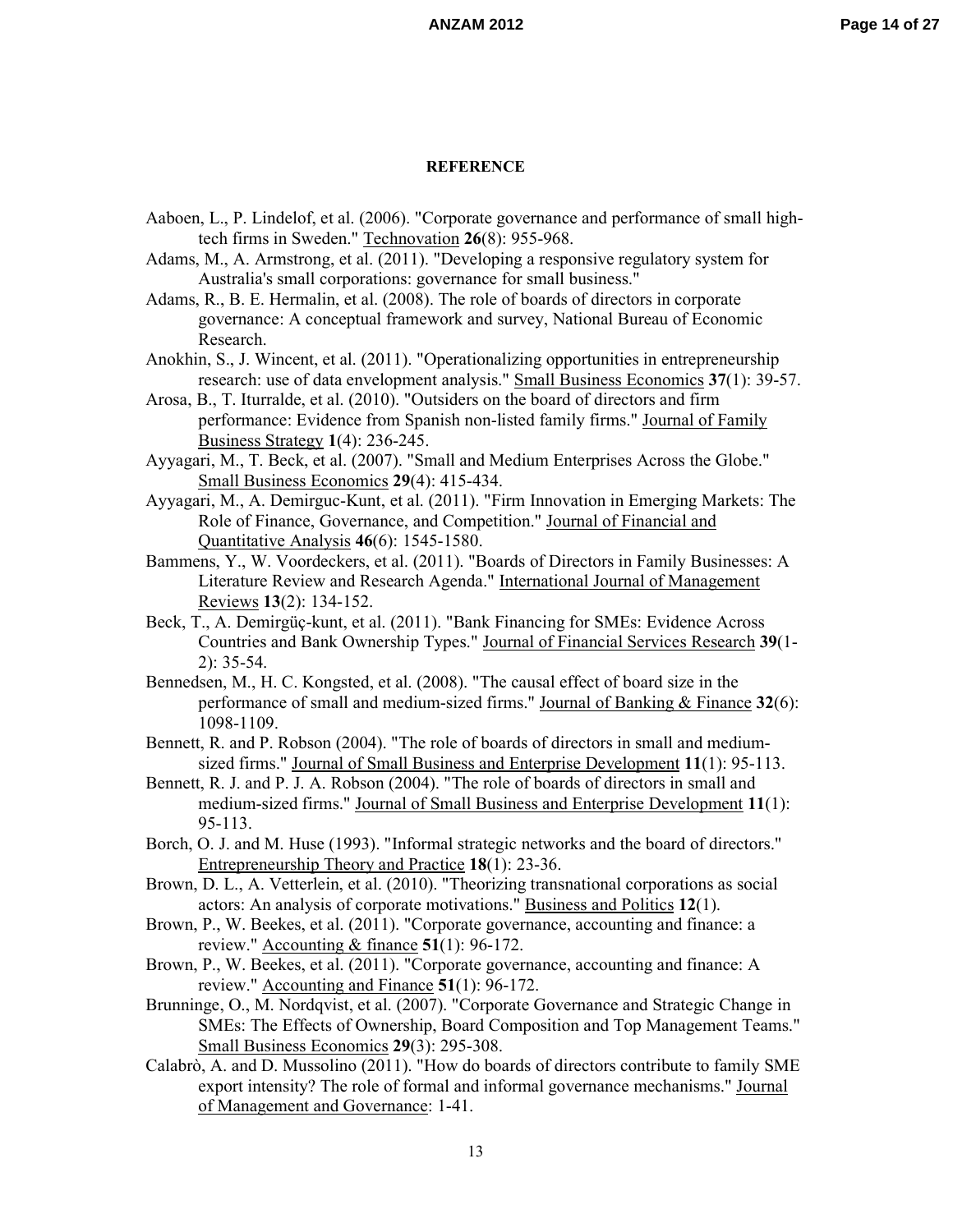Cameron, A. C. and P. K. Trivedi (2009). Microeconometrics using stata, Stata Press Texas.

- Clarke, A. (2010). "Small Corporations: Better Controlling the Spigot of 'Red Tape"." Journal of Business Systems, Governance and Ethics **4**(4): 61-69.
- Clarke, T. and A. Klettner (2010). "Governance issues for SMEs." Journal of Business Systems, Governance and Ethics **4**(4): 23-40.
- Clifton, N., R. Keast, et al. (2010). "Network Structure, Knowledge Governance, and Firm Performance: Evidence from Innovation Networks and SMEs in the UK." Growth and Change **41**(3): 337-373.
- Co-Operation, O. f. E. and Development (2004). OECD Principles of Corporate Governance.
- Corbetta, G. and C. A. Salvato (2004). "The board of directors in family firms: One size fits all?" Family Business Review **17**(2): 119-134.
- Dalton, D. R., C. M. Daily, et al. (1998). "Meta-analytic reviews of board composition, leadership structure, and financial performance." Strategic Management Journal **19**(3): 269-290.
- Dalton, D. R., C. M. Daily, et al. (1999). "Number of directors and financial performance: A meta-analysis." Academy of Management Journal **42**(6): 674-686.
- Dalziel, T., R. J. Gentry, et al. (2011). "An Integrated Agency–Resource Dependence View of the Influence of Directors' Human and Relational Capital on Firms' R&D Spending." Journal of Management Studies.
- Davis, P. S. and T. L. Pett (2000). "Governance and goal formation among family business: A resource dependency perspective." The International Journal of Entrepreneurship and Innovation **1**: 137-149.
- Eisenberg, T., S. Sundgren, et al. (1998). "Larger board size and decreasing firm value in small firms." Journal of Financial Economics **48**(1): 35-54.
- Fadil, N. (2012). "The Growth Choices of French Listed SMEs." International Business Research **5**(6): 83-93.
- Farrar, J. H. (2008). "Corporate governance: Theories, principles and practice."
- Fiegener, M. K. (2005). "Determinants of board participation in the strategic decisions of small corporations." Entrepreneurship Theory and Practice **29**(5): 627-650.
- Filatotchev, I. and C. Nakajima (2010). "Internal and external corporate governance: an interface between an organization and its environment." British Journal of Management **21**(3): 591-606.
- Filatotchev, I., M. Wright, et al. (2006). "Venture capitalists, syndication and governance in initial public offerings." Small Business Economics **26**(4): 337-350.
- Forbes, D. P. and F. J. Milliken (1999). "Cognition and corporate governance: Understanding boards of directors as strategic decision-making groups." Academy of Management Review **24**(3): 489-505.
- Golden, B. R. and E. J. Zajac (2001). "When will boards influence strategy? Inclination  $\times$ power = strategic change." Strategic Management Journal **22**(12): 1087-1110.
- Gomez-Mejia, L. R., C. Cruz, et al. (2011). "The Bind that ties: Socioemotional wealth preservation in family firms." Academy of Management Annals **5**(1): 653-707.
- Greene, W. H. (2008). Econometric Analysis, Pearson/Prentice Hall, Upper Saddle River, NJ.
- Harbord, R. M. and J. P. T. Higgins (2008). "Meta-regression in Stata." Stata J **8**(4): 493-529.
- Hedges, L. V. and I. Olkin (1985). Statistical Methods for Meta-analysis. Orlando, FL, Academic Press.
- Hillman, A. J., M. C. Withers, et al. (2009). "Resource dependence theory: A review." Journal of Management **35**(6): 1404-1427.
- Hopt, K. J. (2003). "Modern company and capital market problems: Improving European corporate governance after Enron." J. Corp. L. Stud. **3**: 221.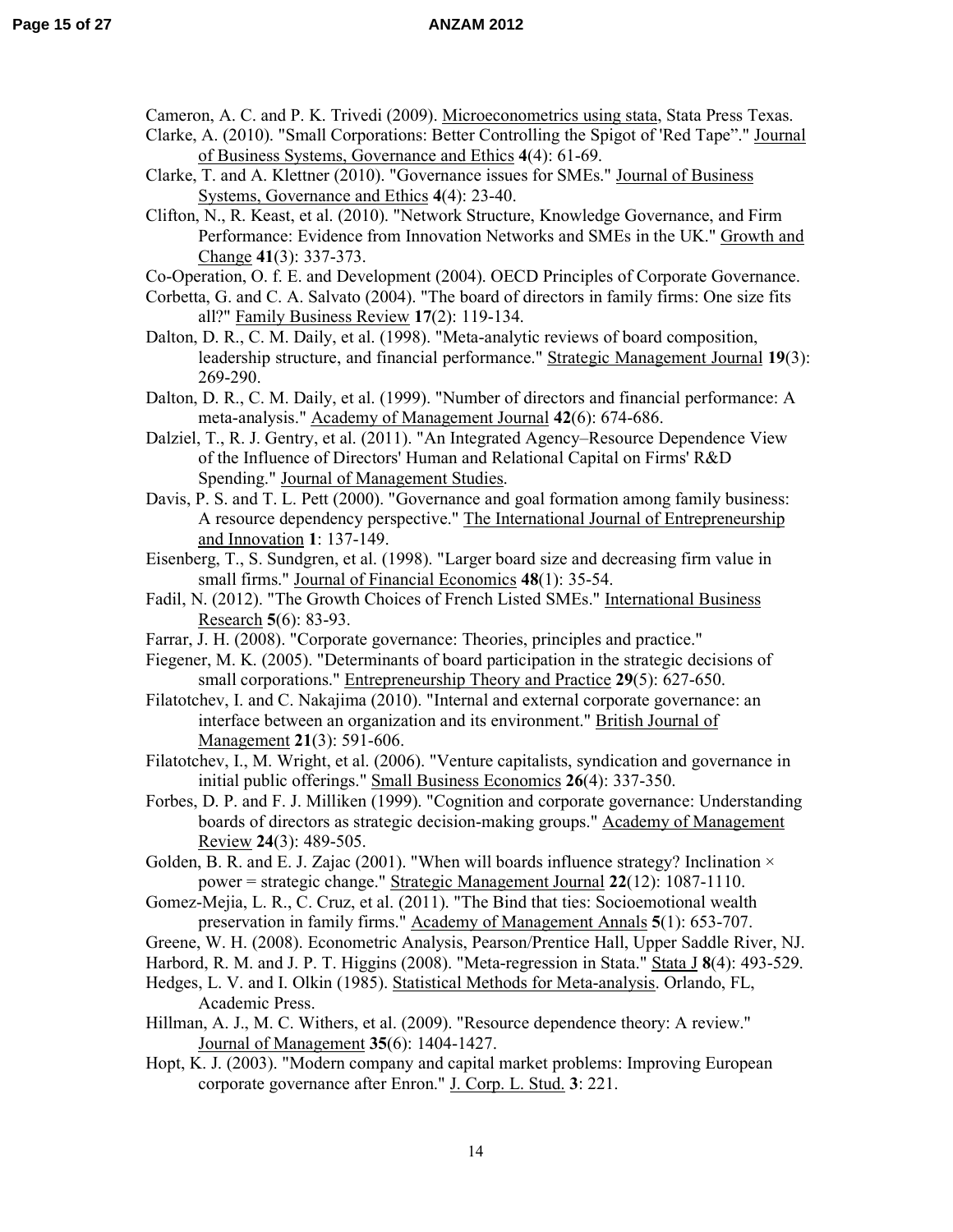- Huse, M., A. Minichilli, et al. (2011). "Board Tasks in Small Firms: The Importance of Motivation and Evaluations." Sinergie rivista di studi e ricerche(75).
- Jensen, M. C. (1986). "Agency costs of free cash flow, corporate finance, and takeovers." American Economic Review **76**(2): 323-329.
- Jensen, M. C. (1993). "The modern industrial revolution, exit, and the failure of internal control systems." Journal of Finance **48**(3): 831-880.
- Jensen, M. C. (1994). "Self-interest, altruism, and agency theory." Journal of Applied Corporate Finance **7**(2): 40-45.
- Jensen, M. C. and W. H. Meckling (1976). "Theory of the firm: Managerial behavior, agency costs and ownership structure." Journal of Financial Economics **3**(4): 305-360.
- Kamyabi, Y. and S. Devi (2011). "An Empirical Investigation of Accounting Outsourcing in Iranian SMEs: Transaction Cost Economics and Resource-Based Views." International Journal of Business and Management **6**(3): 81-94.
- Kiel, G. C. and G. J. Nicholson (2003). "Board composition and corporate performance: How the Australian experience informs contrasting theories of corporate governance." Corporate Governance: An International Review **11**(3): 189-205.
- Kontinen, T. and A. Ojala (2011). "Network ties in the international opportunity recognition of family SMEs." International Business Review **20**(4): 440-453.
- Lehn, K., S. Patro, et al. (2005). "Determinants of the Size and Structure of Corporate Boards: 1935-2000." Working Paper.
- Lipton, M. and J. W. Lorsch (1992). "A modest proposal for improved corporate governance." Business Lawyer **48**(1): 59-77.
- Lockett, A., M. Wright, et al. (2008). "The export intensity of venture capital backed companies." Small Business Economics **31**(1): 39-58.
- Loureiro, G. (2012). "Monitoring the board: should shareholders have direct proxy access?" Quantitative Finance **12**(6): 943-950.
- Machold, S., M. Huse, et al. (2011). "Board Leadership and Strategy Involvement in Small Firms: A Team Production Approach." Corporate Governance: An International Review **19**(4): 368-383.
- Manjon, J. V. G. and E. R. Merino (2012). "Innovation systems and policy design: The European experience." Innovation : Management, Policy & Practice **14**(1): 33-42.
- McCahery, J. and E. M. Vermeulen (2008). Corporate governance of non-listed companies. Oxford ; New York, Oxford University Press.
- Organisation for Economic Co-operation and Development. (2006). Corporate governance of non-listed companies in emerging markets. Paris, Organisation for Economic Cooperation and Development.
- Orlitzky, M. (2012). "How can significance tests be deinstitutionalized?" Organizational Research Methods **15**(2): 199-228.
- Pfeffer, J. and G. R. Salancik (2003). The external control of organizations: A resource dependence perspective, Stanford Business Books.
- Pugliese, A. and P. Z. Wenstøp (2007). "Board members' contribution to strategic decisionmaking in small firms." Journal of Management and Governance **11**(4): 383-404.
- Rhodes, W. (2012). "Meta-Analysis An Introduction Using Regression Models." Evaluation Review **36**(1): 24-71.
- Rubera, G. and A. H. Kirca (2012). "Firm innovativeness and its performance outcomes: A meta-analytic review and theoretical integration." Journal of Marketing **76**(3): 130- 147.
- Sheikh, J., W. S. Ahmed, et al. (2012). "Examination of Theoretical and Empirical Studies on Firm's Performance in Relation to its' Board Size: A Study of Small and Medium Size Public Firms." Journal of Management Research **4**(2): 242-254.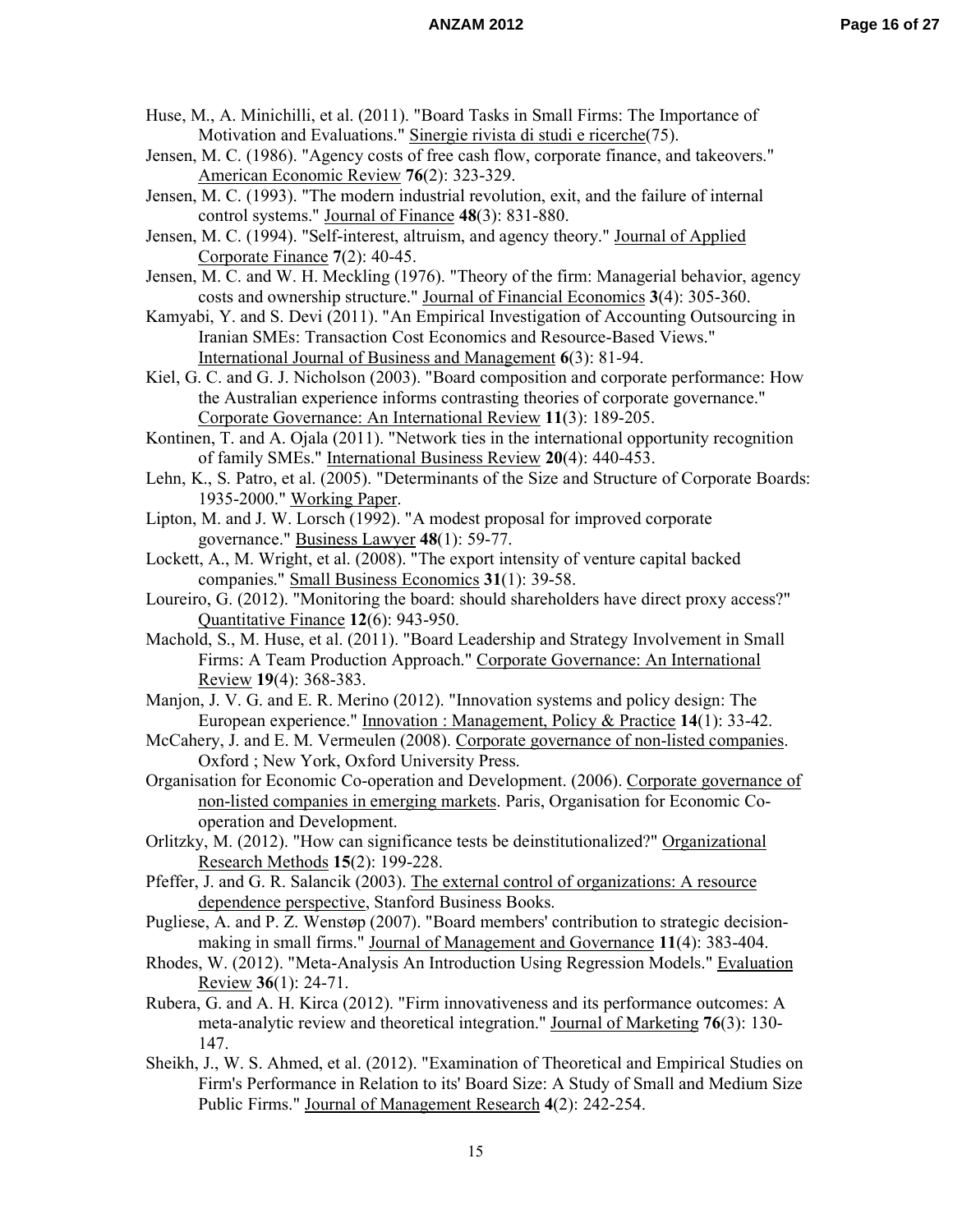Smith, A. (1776). "An inquiry into the wealth of nations." Strahan and Cadell, London. Stevens, H. (2011). "Boards of Directors in Small and Medium Enterprises."

- 
- Tang, Z. and J. Tang (2012). "Stakeholder-firm power difference, stakeholders' CSR orientation, and SMEs' environmental performance in China." Journal of Business Venturing **27**(4): 436-455.
- Tanganelli, D. and J.-L. Schaan (2011). "Ownership Strategy in SMEs' International Joint Ventures." Journal of Small Business and Entrepreneurship **24**(4): 551-566,603-604.
- van Essen, M., J. Oosterhout, et al. (2012). "Corporate boards and the performance of Asian firms: A meta-analysis." Asia Pacific Journal of Management.
- Van Essen, M. and J. Van Oosterhout (2008). Meta-analyzing ownership concentration and firm performance in Asia: Towards a more fine-grained understanding, Anaheim, CA.
- Wang, H. Z., R. J. Wuebker, et al. (2012). "Strategic alliances by venture capital backed firms: an empirical examination." Small Business Economics **38**(2): 179-196.
- Wernerfelt, B. (1984). "A resource based view of the firm." Strategic Management Journal **5**(2): 171-180.
- White, I. R. (2011). "Multivariate random-effects meta-regression: Updates to mvmeta." Stata Journal **11**(2): 255.
- Williamson, O. E. (1981). "The economics of organization: The transaction cost approach." American journal of sociology: 548-577.
- Wincent, J., S. Anokhin, et al. (2009). "Network board continuity and effectiveness of open innovation in Swedish strategic small-firm networks." R & D Management **39**(1): 55- 67.
- Wincent, J., S. Anokhin, et al. (2010). "Does network board capital matter? A study of innovative performance in strategic SME networks." Journal of Business Research **63**(3): 265-275.
- Yermack, D. (1996). "Higher market valuation of companies with a small board of directors." Journal of Financial Economics **40**(2): 185-211.
- Zain, M., S. I. Ng, et al. (2012). "Networking as a Strategy for Firms in a Developing Country to Enter Developed Country Markets." The Business Review, Cambridge **20**(1): 151-158.
- Zona, F. and A. Zattoni (2007). "Beyond the black box of demography: Board processes and task effectiveness within Italian firms." Corporate Governance: An International Review **15**(5): 852-864.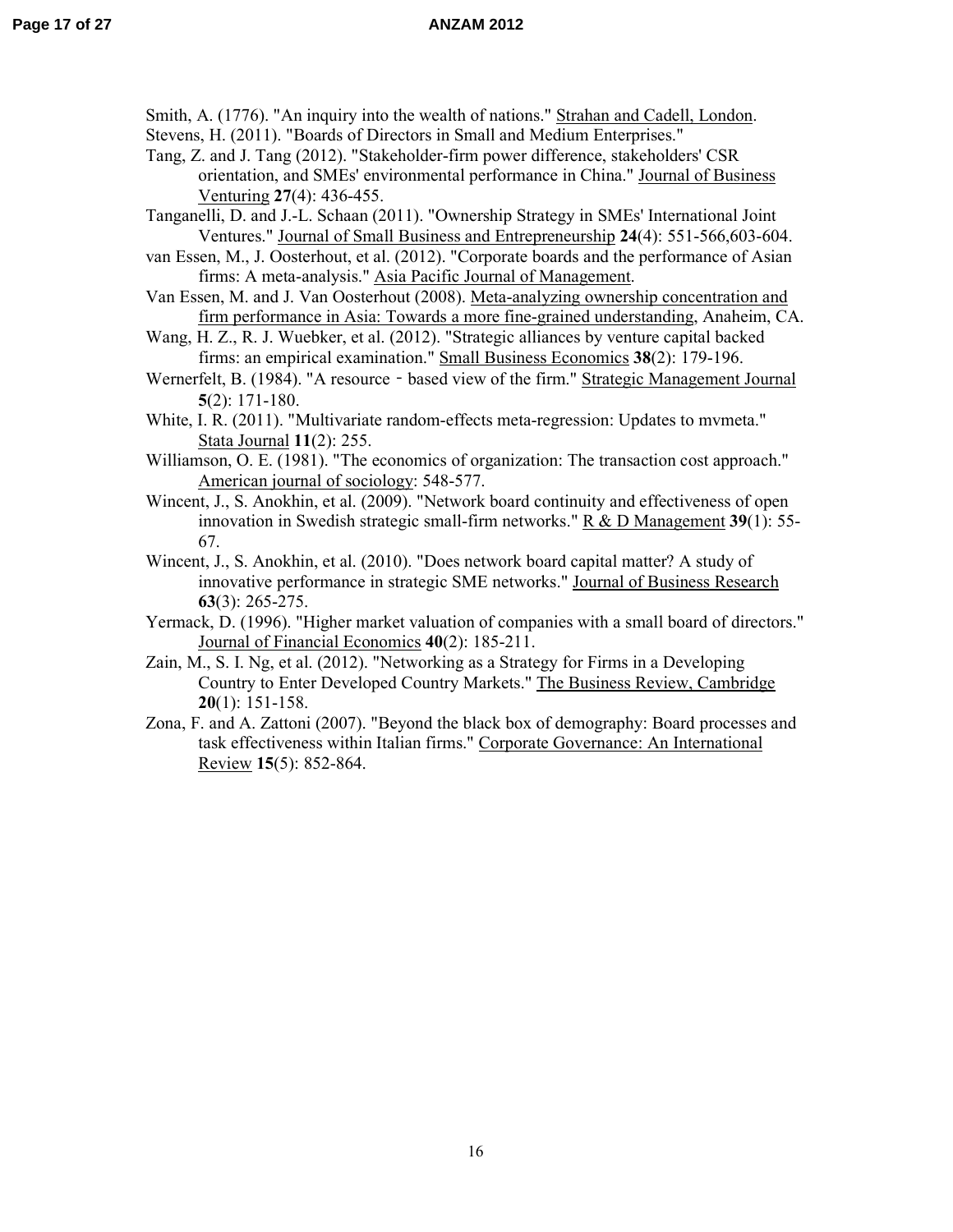# **APPENDIX**

# **Table 1 Definition of the variables**

| Variable              | Definition                                                               |
|-----------------------|--------------------------------------------------------------------------|
| Board size            | Number of board of directors                                             |
| Financial performance | ROA, ROI, Tobin's Q                                                      |
| Financing advice      | Sources of financing and financing advice                                |
| Strategic performance | The strategic aspects of the top management team, eg. strategic change.  |
| Board characteristics | Components of board of directors other than the board size, eg. duality. |
| Trust and networking  | Network and trust characteristics, eg. network age, network involvement. |
| Firm size             | Average number of employees                                              |
| Published             | $1 =$ The study is published in peer reviewed journal; 0 otherwise.      |
| Published year        | In which year the article is published.                                  |
| Cross-sectional       | $1 =$ The data is cross sectional data; 0 otherwise.                     |
| Data collection       | $1 =$ Data is collected using survey instruments; 2 otherwise.           |
| Country               | Which country the study is focused                                       |
| Year data collected   | The latest year the data is collected.                                   |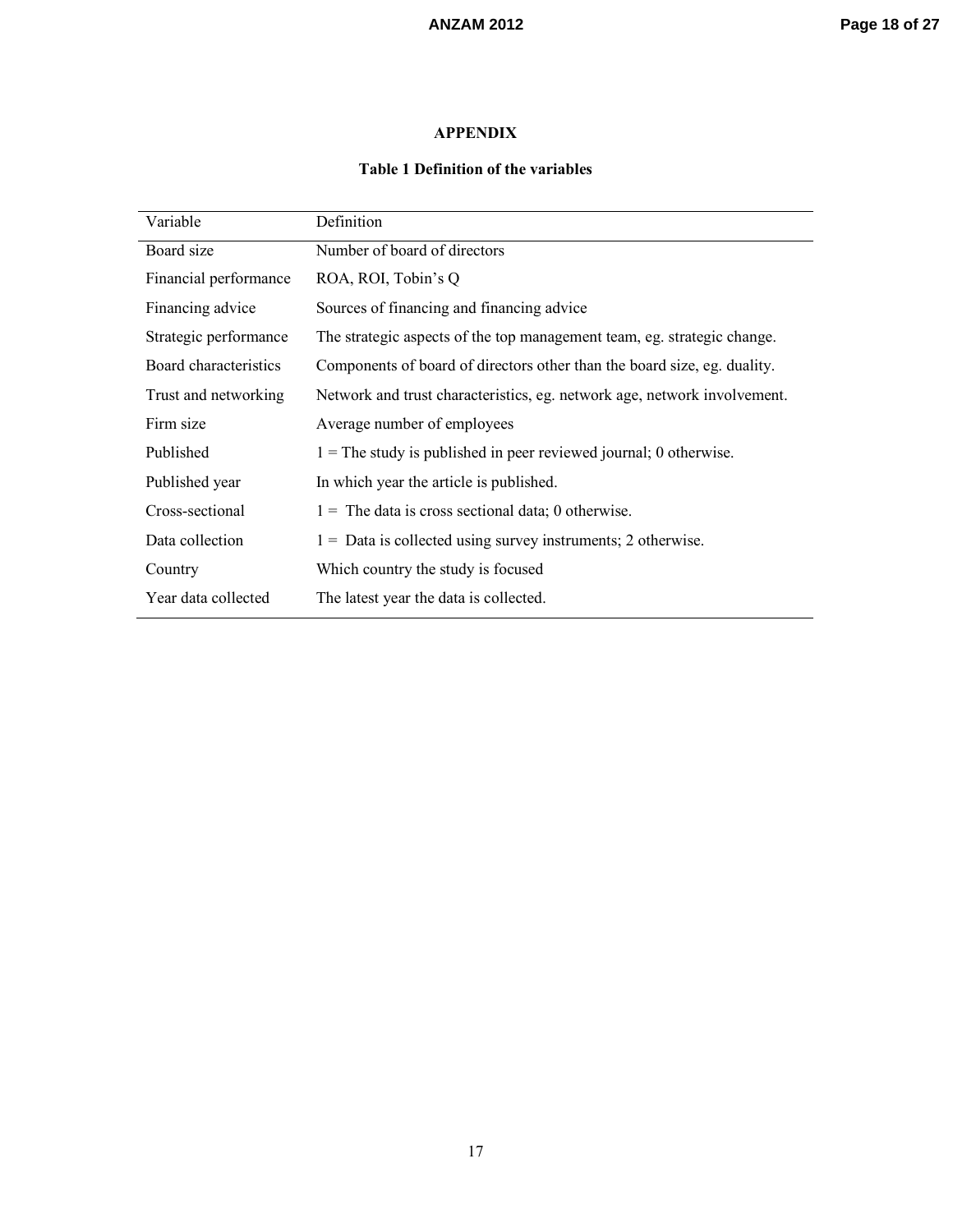| <b>Author (Year)</b>                                 | Performance measure                                         | <b>Published Year Cross-</b> |      |                  | Data       | Country              | Data- |
|------------------------------------------------------|-------------------------------------------------------------|------------------------------|------|------------------|------------|----------------------|-------|
|                                                      |                                                             |                              |      | sectional        | collection |                      | Year  |
| Aaboen et al. (2006)                                 | Source of financing and financing advice                    | 1                            | 2006 |                  | Survey     | Sweden               | 1999  |
| Pugliese and Wenstop (2007)                          | Financial and strategic performance                         |                              | 2007 | 1                | Survey     | Norway               | 2004  |
| Arosa et al. (2010)                                  | Growth opportunity, ROA                                     |                              | 2010 | 1                | Survey     | Spain                | 2007  |
| Bennedsen et al. (2008)                              | <b>ROA</b>                                                  |                              | 2008 | 1                | Survey     | Denmark              | 1999  |
| Bennett and Robson (2004)                            | Strategy                                                    |                              | 2004 | 1                | Survey     | <b>UK</b>            | 1994  |
| Borch and Huse (1993)                                | Network involvement                                         |                              | 1993 | 1                | Survey     | Norway and<br>Sweden | 1989  |
| Brunninge et al. (2007)                              | # of board meetings, strategic change and top<br>management |                              | 2007 | $\boldsymbol{0}$ | Survey     | Sweden               | 2000  |
| Calabro and Mussolino (2011) Trust, export intensity |                                                             |                              | 2011 | $\boldsymbol{0}$ | Survey     | Norway               | 2006  |
| Clarysse et al. (2007)                               | Board characteristics, VC                                   |                              | 2007 | 1                | Survey     | Belgium              | 2005  |
| Cowling $(2003)$                                     | Outsider directorships held by CEOs                         |                              | 2003 | 1                | Survey     | <b>UK</b>            | 1995  |
| Fiegener $(2005)$                                    | Board strategic participation                               |                              | 2005 | 1                | Survey     | <b>USA</b>           | 1988  |
| Fiegener et al. (2000a)                              | Director ratios                                             |                              | 2000 | 1                | Survey     | <b>USA</b>           | 1988  |
| Fiegener et al. (2000b)                              | External ownership, outside director, succession            |                              | 2000 | 1                | Survey     | <b>USA</b>           | 1988  |
| Gabrielsson (2007)                                   | Financial performance and board                             |                              | 2007 | 1                | Survey     | Sweden               | 2000  |
| Gabrielsson and Huse (2002)                          | Board performance                                           |                              | 2002 | 1                | Survey     | <b>USA</b>           | 2000  |
| Gabrielsson and Winlund<br>(2000)                    | Board performance                                           |                              | 2000 | 1                | Survey     | Sweden               | 1997  |
| Gul et al. (2011)                                    | Stock price informativeness                                 |                              | 2011 | $\boldsymbol{0}$ | Database   | <b>USA</b>           | 2007  |
| Hansson et al. (2011)                                | <b>ROI</b>                                                  |                              | 2011 | 1                | Survey     | Finland              | 2009  |
| Huse et al. (2011)                                   | Board performance                                           |                              | 2011 | $\mathbf{1}$     | Survey     | Norway               | 2004  |
| Kula (2005)                                          | Firm performance index                                      |                              | 2005 | 1                | Survey     | Turkey               | 2003  |
| Lockett et al. (2008)                                | Board performance and strategic involvement                 |                              | 2008 |                  | Survey     | Europe               | 2002  |

# **Table 2 Studies included in the meta-analysis**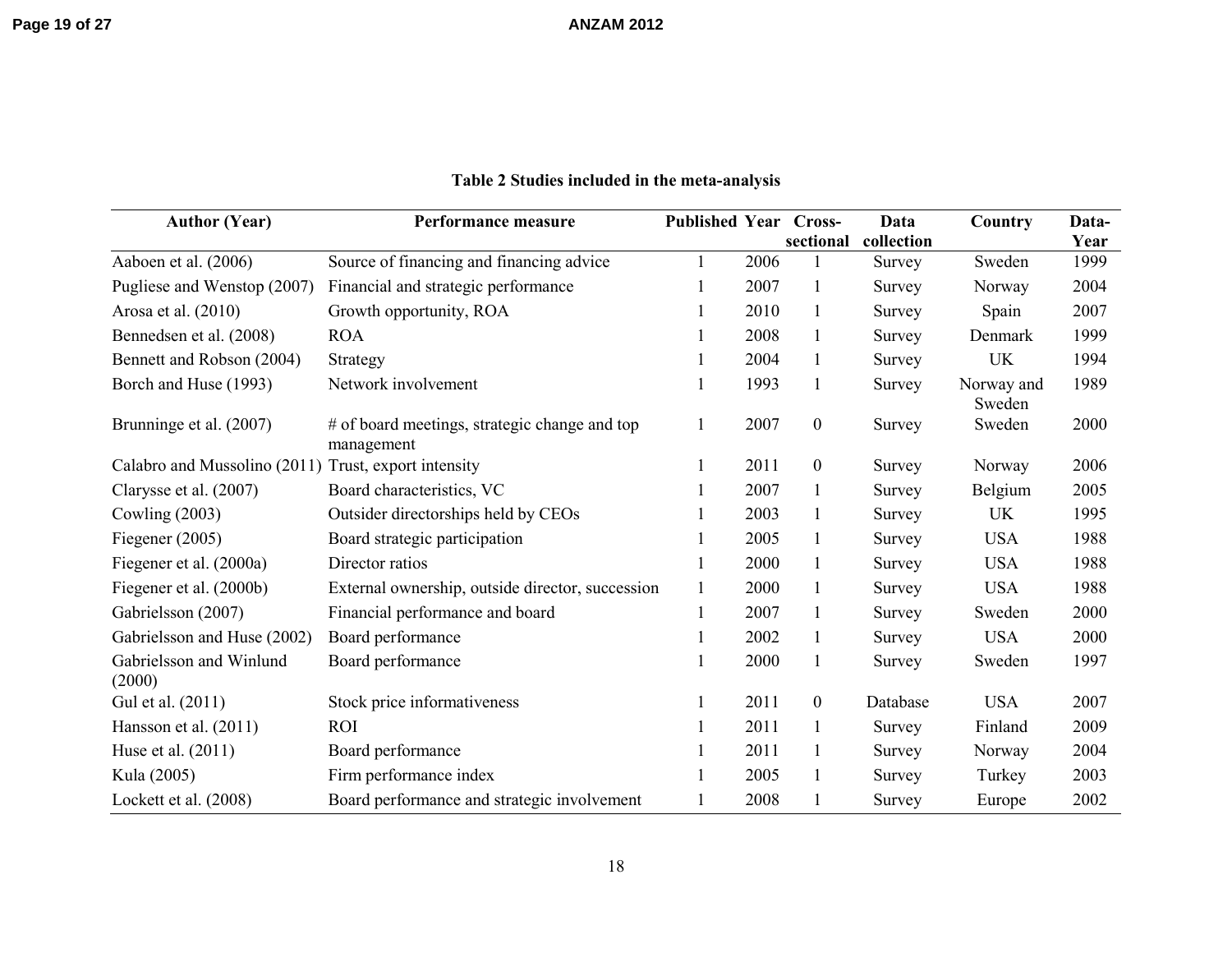| <b>Author (Year)</b>                  | Performance measure                                             | <b>Published Year Cross-</b> |      | sectional        | Data<br>collection     | Country    | Data-<br>Year |
|---------------------------------------|-----------------------------------------------------------------|------------------------------|------|------------------|------------------------|------------|---------------|
| Minguez-Vera and Martin<br>(2011)     | Ratio of woman directors                                        |                              | 2011 | $\overline{0}$   | Database               | Spain      | 2003          |
| Raja and Kumar (2007)                 | Tobin's Q                                                       |                              | 2007 |                  | Database               | India      | 2005          |
| Wincent et al. (2009)                 | Board characteristics, compensation, networks<br>and innovation |                              | 2009 | $\boldsymbol{0}$ | Survey                 | Sweden     | 2004          |
| Wincent et al. $(2010)$               | Board characteristics, external funding and<br>$R&D$ spending   |                              | 2010 | $\boldsymbol{0}$ | Survey                 | Sweden     | 2004          |
| Golden and Zajac (2001)               | Strategic focus, efficiency, board characteristics              |                              | 2001 | $\boldsymbol{0}$ | Survey                 | <b>USA</b> | 1990          |
| Ibrahim and Samad (2011)              | Financial performance and board characteristics                 |                              | 2008 | $\mathbf{0}$     | Database               | Malaysia   | 2005          |
| Kyereboah-Coleman and<br>Amidu (2008) | <b>ROA</b>                                                      |                              | 2012 | $\mathbf{0}$     | Database $+$<br>Survey | Ghana      | 2004          |
| Rashid and Lodh (2011)                | Financial performance, board characteristics<br>and growth      | $\theta$                     | 2008 | $\boldsymbol{0}$ | Database               | Bangladesh | 2008          |

Note: A detailed version of the reference is also available as follows:

List of articles included in the meta-analysis:

Aaboen, L., P. Lindelof, et al. (2006). "Corporate governance and performance of small high-tech firms in Sweden." Technovation 26(8): 955-968.

Arosa, B., T. Iturralde, et al. (2010). "Outsiders on the board of directors and firm performance: Evidence from Spanish non-listed family firms." Journal of Family Business Strategy 1(4): 236-245.

Fiegener, M. K. (2005). "Determinants of board participation in the strategic decisions of small corporations." Entrepreneurship Theory and Practice 29(5): 627-650.

Fiegener, M. K., B. M. Brown, et al. (2000a). "CEO stakes and board composition in small private firms." Entrepreneurship Theory and Practice 24(4): 5-24.Fiegener, M. K., B. M. Brown, et al. (2000b). "The adoption of outside boards by small private US firms." Entrepreneurship and Regional Development 12(4): 291-309.

Gabrielsson, J. (2007). "Correlates of Board Empowerment in Small Companies." Entrepreneurship Theory and Practice 31(5): 687-711.

Gabrielsson, J. and M. Huse (2002). "The venture capitalist and the board of directors in SMEs: Roles and processes." Venture Capital 4(2): 125-146.

Gabrielsson, J. and H. Winlund (2000). "Boards of directors in small and medium-sized industrial firms: examining the effects of the board"s working style on board task performance." Entrepreneurship and Regional Development 12(4): 311-330.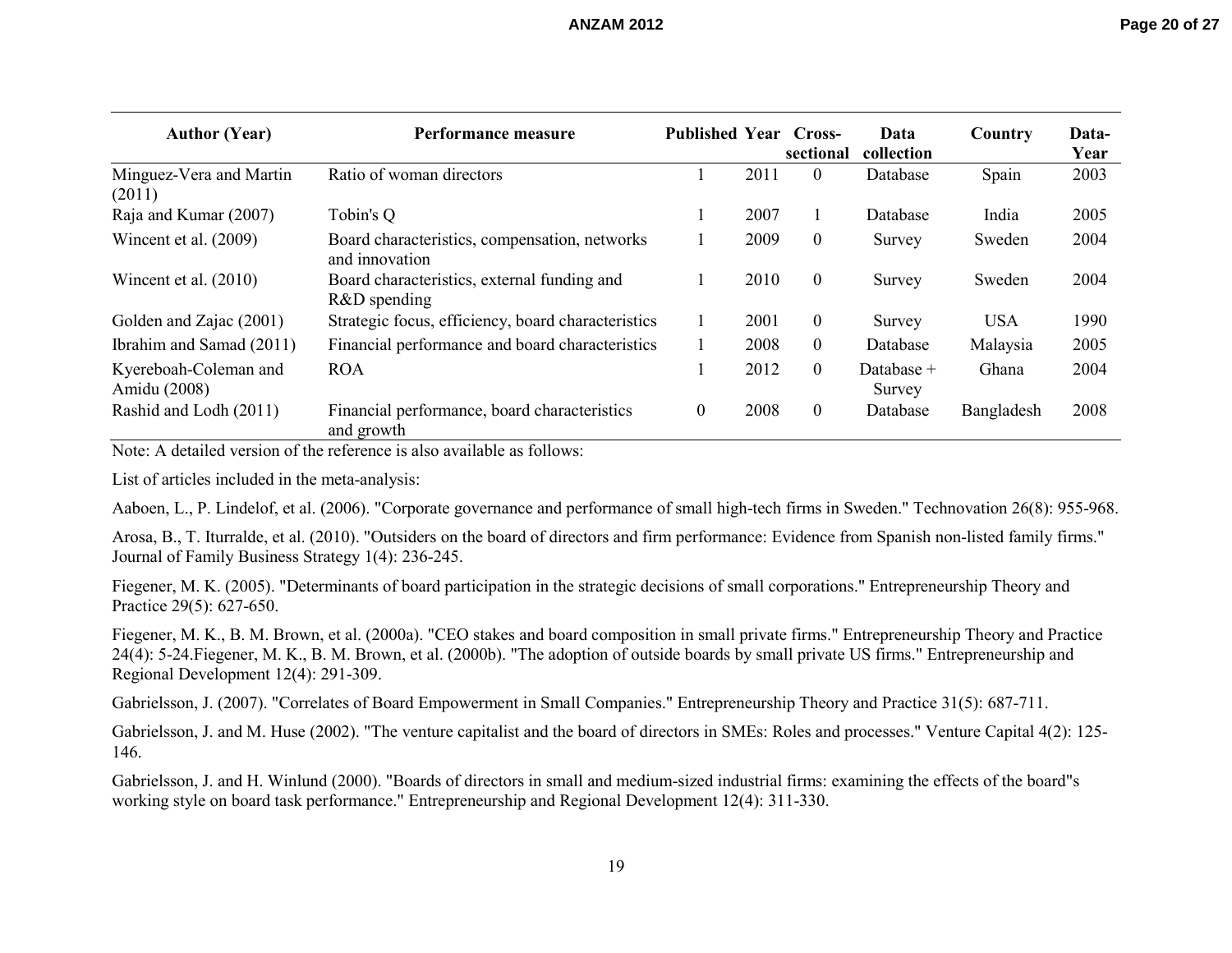# **ANZAM 2012**

Golden, B. R. and E. J. Zajac (2001). "When will boards influence strategy? Inclination  $\times$  power = strategic change." Strategic Management Journal 22(12): 1087-1110.

Gul, F. A., B. Srinidhi, et al. (2011). "Does board gender diversity improve the informativeness of stock prices?" Journal of Accounting & Economics 51(3): 314-338.

Hansson, M., E. Liljeblom, et al. (2011). "Corporate governance and profitability in family SMEs." European Journal of Finance 17(5-6): 391-408.

Huse, M., A. Minichilli, et al. (2011). "Board Tasks in Small Firms: The Importance of Motivation and Evaluations." Sinergie rivista di studi e ricerche(75).

Ibrahim, H. and F. A. Samad (2011). "Corporate Governance Mechanisms and Performance of Public-Listed Family-Ownership in Malaysia." International Journal of Economics and Finance 3(1): p105.

Kyereboah-Coleman, A. and M. Amidu (2008). "The Link Between Small Business Governance and Performance: The Case of the Ghanaian SME Sector." Journal of African Business 9(1): 121-143.

Kula, V. (2005). "The impact of the roles, structure and process of boards on firm performance: Evidence from Turkey." Corporate Governance-an International Review 13(2): 265-276.

Lockett, A., M. Wright, et al. (2008). "The export intensity of venture capital backed companies." Small Business Economics 31(1): 39-58.

Minguez-Vera, A. and A. Martin (2011). "Gender and management on Spanish SMEs: an empirical analysis." International Journal of Human Resource Management 22(14): 2852-2873.

Pugliese, A. and P. Z. Wenstøp (2007). "Board members' contribution to strategic decision-making in small firms." Journal of Management and Governance 11(4): 383-404.

Raja, J. and A. S. Kumar (2007). "SME ENTREPRENEURSHIP, FIRM PERFORMANCE, AND CORPORATE GOVERNANCE PRACTICES IN INDIAN SERVICE FIRMS." Journal of Services Research 7(2): 99-113.

Rashid, A. and S. C. Lodh (2011). "Corporate Governance and Performance of Small and Medium Sized Enterprise (SME): Evidence from Bangladesh." Working paper.

Wincent, J., S. Anokhin, et al. (2009). "Network board continuity and effectiveness of open innovation in Swedish strategic small-firm networks." R & D Management 39(1): 55-67.

Wincent, J., S. Anokhin, et al. (2010). "Does network board capital matter? A study of innovative performance in strategic SME networks." Journal of Business Research 63(3): 265-275.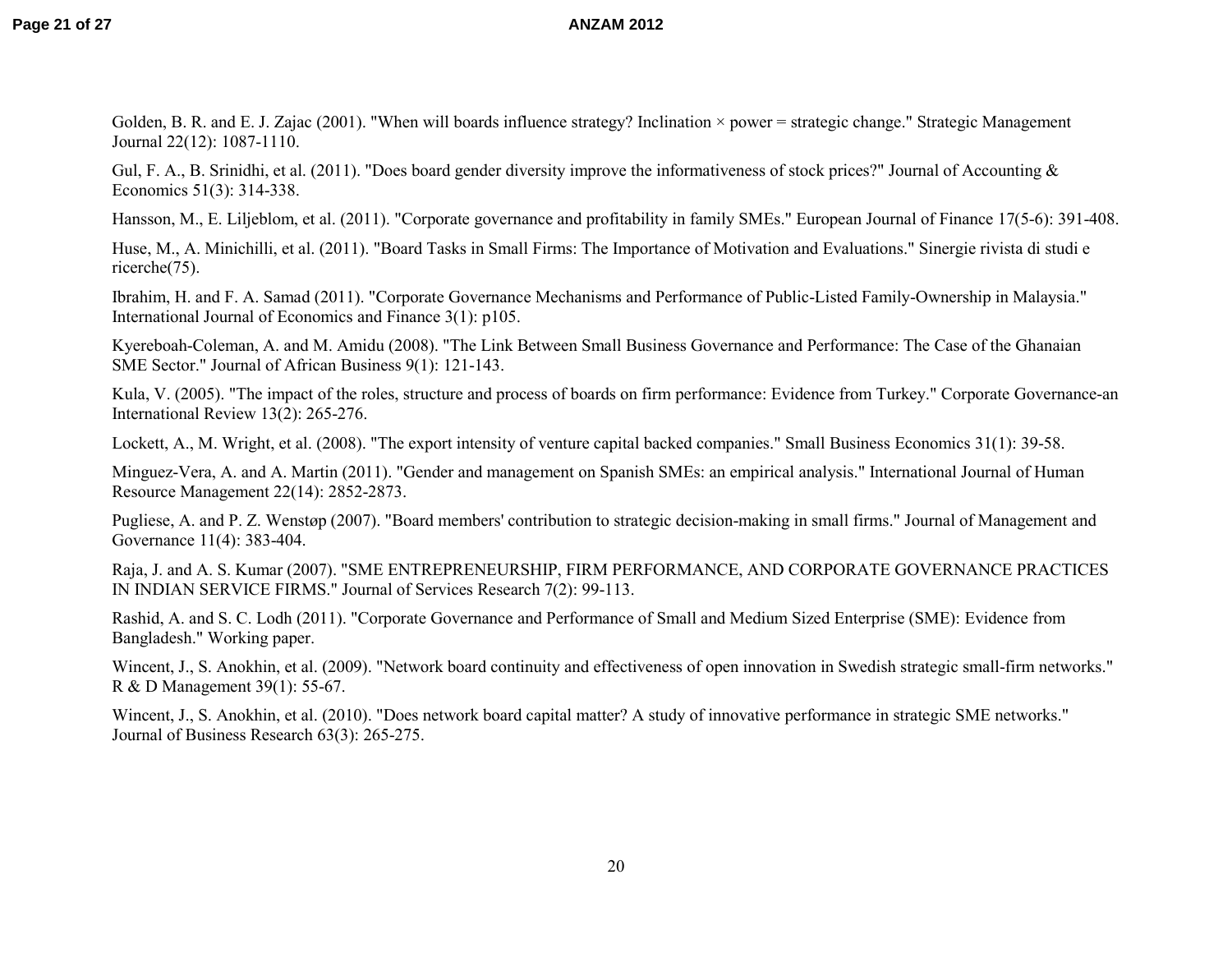| Variable             | <b>Obs</b> | Mean      | Std. Dev. | Min          | Max       |
|----------------------|------------|-----------|-----------|--------------|-----------|
| analysis type        | 152        | 1.171053  | 0.3777998 |              | 2         |
| sample size          | 152        | 1942      | 9148.78   | 39           | 80310     |
| correlation          | 152        | 0.0859776 | 0.218095  | $-0.409$     | 0.72      |
| standard error       | 152        | 0.0510431 | 0.029163  | 0.00353      | 0.1559146 |
| fisher's z           | 152        | 0.0933671 | 0.237937  | $-0.4344097$ | 0.907645  |
| standard error for z | 152        | 0.0547654 | 0.0326362 | 0.00353      | 0.1666667 |
| published            | 152        | 0.9210526 | 0.270548  | $\theta$     |           |
| year published       | 152        | 2006.191  | 3.737644  | 1993         | 2012      |
| Cross sectional      | 152        | 0.5855263 | 0.4942595 | $\theta$     |           |
| firm size            | 115        | 26.71283  | 27.99125  | 3.11         | 99.74     |
| data collection      | 152        | 1.164474  | 0.3893292 |              | 3         |
| country              | 152        | 10.18421  | 4.423629  |              | 15        |
| year data collected  | 152        | 2000.066  | 5.989694  | 1988         | 2009      |
| firm age             | 70         | 19.36664  | 11.22073  | 3.81         | 32.6      |

Table 3a Descriptive statistics for the whole sample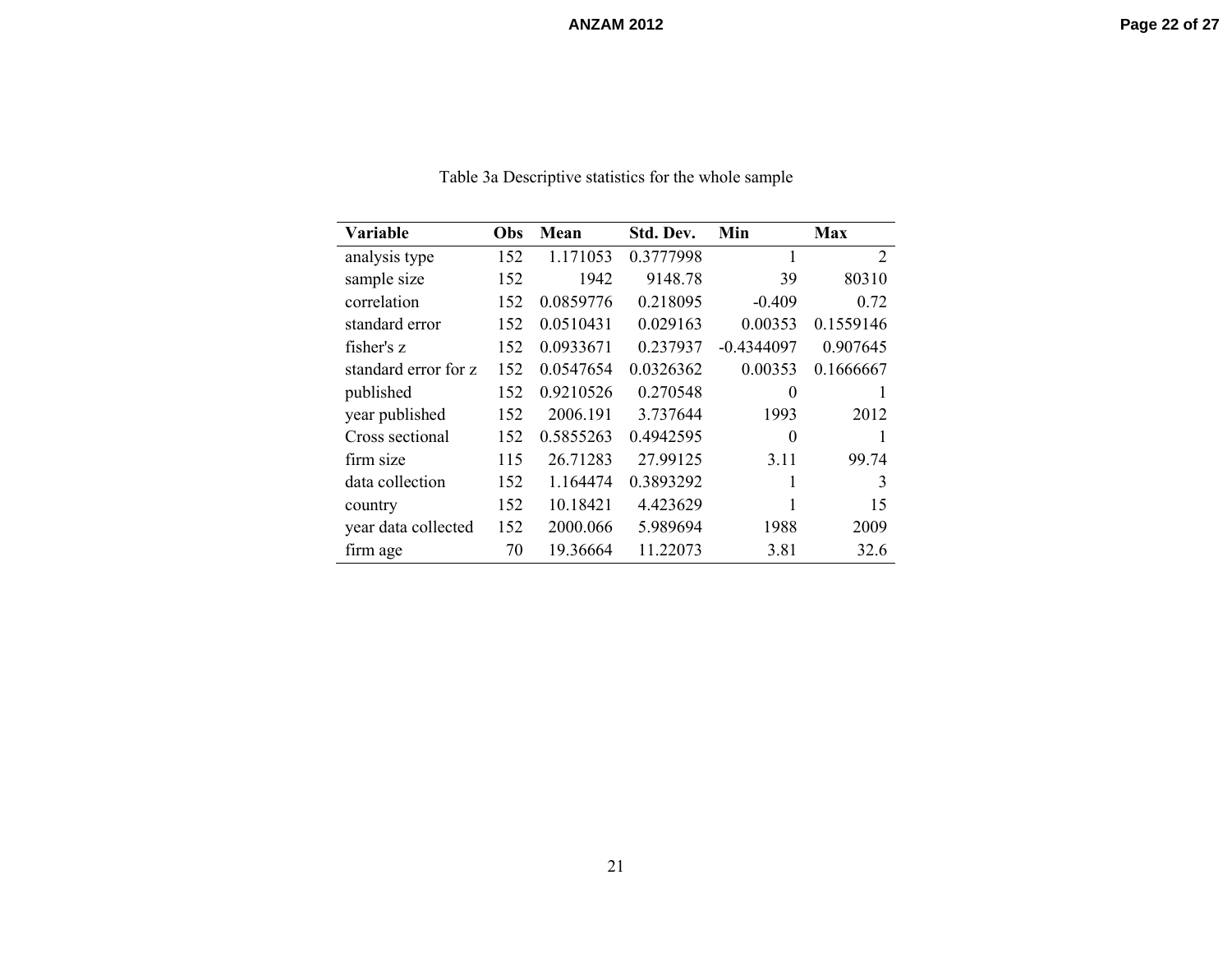# **ANZAM 2012**

| Performance measure  | Advice          |             |                | Financial performance |          |                |              | Strategic performance |                |               | Strategic performance |                                                                            | Trust and networking |                       |                |
|----------------------|-----------------|-------------|----------------|-----------------------|----------|----------------|--------------|-----------------------|----------------|---------------|-----------------------|----------------------------------------------------------------------------|----------------------|-----------------------|----------------|
| Variable             | Obs             |             | Mean Std. Dev. | <b>Obs</b>            |          | Mean Std. Dev. | Obs          |                       | Mean Std. Dev. | Obs           | Mean                  | Std. Dev.                                                                  | Obs                  |                       | Mean Std. Dev. |
| analysis type        | $\overline{19}$ | 1.474       |                | 0.513 32.000          | 1.219    |                | 0.420 35.000 | 1.029                 |                | 0.169 52.000  | 1.058                 |                                                                            | 0.235 14.000         | 1.429                 | 0.514          |
| sample size          | 19              | 984.895     | 837.377 32.000 |                       |          |                |              |                       |                |               |                       | 818.281 1314.995 35.000 1196.743 1237.726 52.000 3910.788 15465.170 14.000 |                      | 359.929               | 823.709        |
| correlation          | 19              | 0.026       |                | 0.175 32.000          | 0.049    |                | 0.189 35.000 | 0.075                 |                | 0.165 52.000  | 0.113                 |                                                                            | 0.266 14.000         | 0.179                 | 0.232          |
| standard error       | 19              | 0.047       |                | 0.023 32.000          | 0.050    |                | 0.026 35.000 | 0.041                 |                | 0.019 52.000  | 0.049                 |                                                                            | 0.028 14.000         | 0.091                 | 0.039          |
| fisher's z           | 19              | 0.026       |                | 0.181 32.000          | 0.056    |                | 0.213 35.000 | 0.078                 |                | 0.172 52.000  | 0.125                 |                                                                            | 0.294 14.000         | 0.190                 | 0.248          |
| standard error for z | 19              | 0.049       |                | 0.026 32.000          | 0.052    |                | 0.027 35.000 | 0.043                 |                | 0.020 52.000  | 0.054                 |                                                                            | 0.030 14.000         | 0.102                 | 0.049          |
| published            | 19              | 1.000       |                | 0.000 32.000          | 0.813    |                | 0.397 35.000 | 0.914                 |                | 0.284 52.000  | 0.942                 |                                                                            | 0.235 14.000         | 1.000                 | 0.000          |
| year published       |                 | 19 2005.105 |                | 1.100 32.000          | 2007.844 |                | 2.653 35.000 | 2006.029              |                | 4.018 52.000  | 2005.654              |                                                                            |                      | 4.115 14.000 2006.286 | 5.045          |
| Cross sectional      | 19              | 1.000       |                | 0.000 32.000          | 0.438    |                | 0.504 35.000 | 0.514                 |                | 0.507 52.000  | 0.596                 |                                                                            | 0.495 14.000         | 0.500                 | 0.519          |
| firm size            | 10              | 10.000      |                | 0.000 23.000          | 10.417   |                | 8.329 28.000 | 31.236                |                | 31.678 46.000 | 36.466                | 32.138                                                                     | 8.000                | 22.544                | 5.759          |
| data collection      | 19              | 1.000       |                | 0.000 32.000          | 1.438    |                | 0.564 35.000 | 1.114                 |                | 0.323 52.000  | 1.135                 |                                                                            | 0.345 14.000         | 1.000                 | 0.000          |
| country              | 19              | 12.842      |                | 1.214 32.000          | 8.688    |                | 4.700 35.000 | 10.343                |                | 4.518 52.000  | 10.346                |                                                                            | 4.458 14.000         | 9.000                 | 4.867          |
| year data collected  |                 | 19 1996.895 |                | 3.035 32.000          | 2003.594 |                | 4.634 35.000 | 1998.971              |                | 6.675 52.000  | 1999.346              |                                                                            | 6.126 14.000         | 2001.714              | 5.954          |
| firm age             | $\mathbf{0}$    | 0.000       |                | 0.000 15.000          | 16.999   |                | 9.573 18.000 | 21.662                |                | 10.154 33.000 | 20.865                | 11.988                                                                     | 4.000                | 5.558                 | 3.495          |

Table 3b Descriptive statistics by performance measure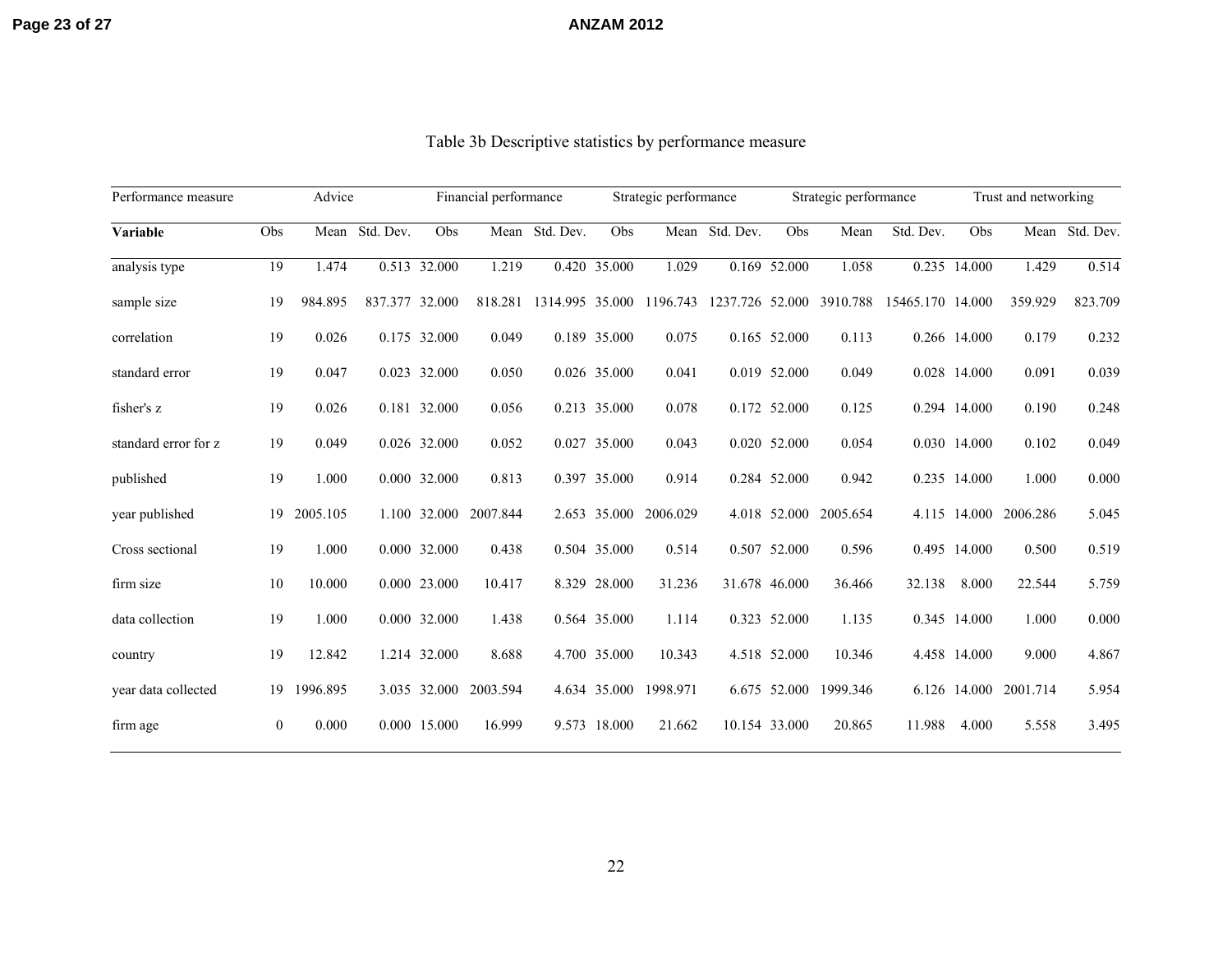# **ANZAM 2012**

| Total effects  | No. of effect size.   | Point estimate | Lower limit | Upper<br>limit | z-value | p-value |
|----------------|-----------------------|----------------|-------------|----------------|---------|---------|
| Fixed effects  | 152                   | 0.0432         | 0.0396      | 0.0468         | 23.4344 | 0.0000  |
| Random effects | 152                   | 0.0894         | 0.0657      | 0.1129         | 7.3831  | 0.0000  |
| Q-value        | df(Q)                 | P-value        | I-squared   |                |         |         |
| 4918.630379    | 151                   | 0              | 96.9300397  |                |         |         |
| Tau Squared    | <b>Standard Error</b> | Variance       | Tau         |                |         |         |
| 1.91E-02       | 9.81E-03              | 9.62E-05       | 0.13822352  |                |         |         |

# Table 4 HOMA Results for all the performance measures as a whole

# Table 5 HOMA Results by performance measures

| Bivariate correlations                                                           |                   |      |          |         |              |                                       | Partial correlations                                       |   |     |       |                                             |              |                 |                |
|----------------------------------------------------------------------------------|-------------------|------|----------|---------|--------------|---------------------------------------|------------------------------------------------------------|---|-----|-------|---------------------------------------------|--------------|-----------------|----------------|
| Predictor                                                                        | $K_{\mathcal{I}}$ | N    | Mean     | $Z_{-}$ | $\mathbf{D}$ | CI 59%                                | Q test                                                     | K | N   | Mean  | z                                           | $\mathbf{D}$ | CI 59%          | Q test         |
| Financial performance 25 15886 0.099*** 12.456 0.000 0.083/0.115 701.462 (0.000) |                   |      |          |         |              |                                       |                                                            |   |     |       | $7 \quad 10299 \quad -0.041 \quad -2.089**$ | 0.037        | $-0.079/-0.003$ | 12.245(0.057)  |
| Financing advice                                                                 | 20                | 2144 | $0.039*$ |         |              |                                       | $1.812$ 0.070-0.003/0.082 103.336(0.000)                   |   |     |       | $9\quad 16569\ -0.006\ -0.717$              | 0.474        | $-0.021/0.01$   | 22.608 (0.004) |
| Strategic performance 34 41039 0.093***18.882 0.000 0.084/0.103 711.595 (0.000)  |                   |      |          |         |              |                                       |                                                            |   | 847 | 0.067 | $\overline{\phantom{a}}$                    |              |                 |                |
| Board characteristics                                                            |                   |      |          |         |              |                                       | 49 42702 0.088*** 18.045 0.000 0.078/0.097 2837.144(0.000) |   |     |       | 3 160659 0.021 8.599***                     | 0.000        | 0.017/0.026     | 10.122(0.006)  |
| Trust and networking                                                             | 8                 |      |          |         |              | 4431 0.101*** 6.699 0.000 0.071/0.130 | 43.473 (0.000)                                             | 6 | 608 |       | $0.175$ 4 24***                             | 0.000        | 0.094/0.255     | 25.477(0.000)  |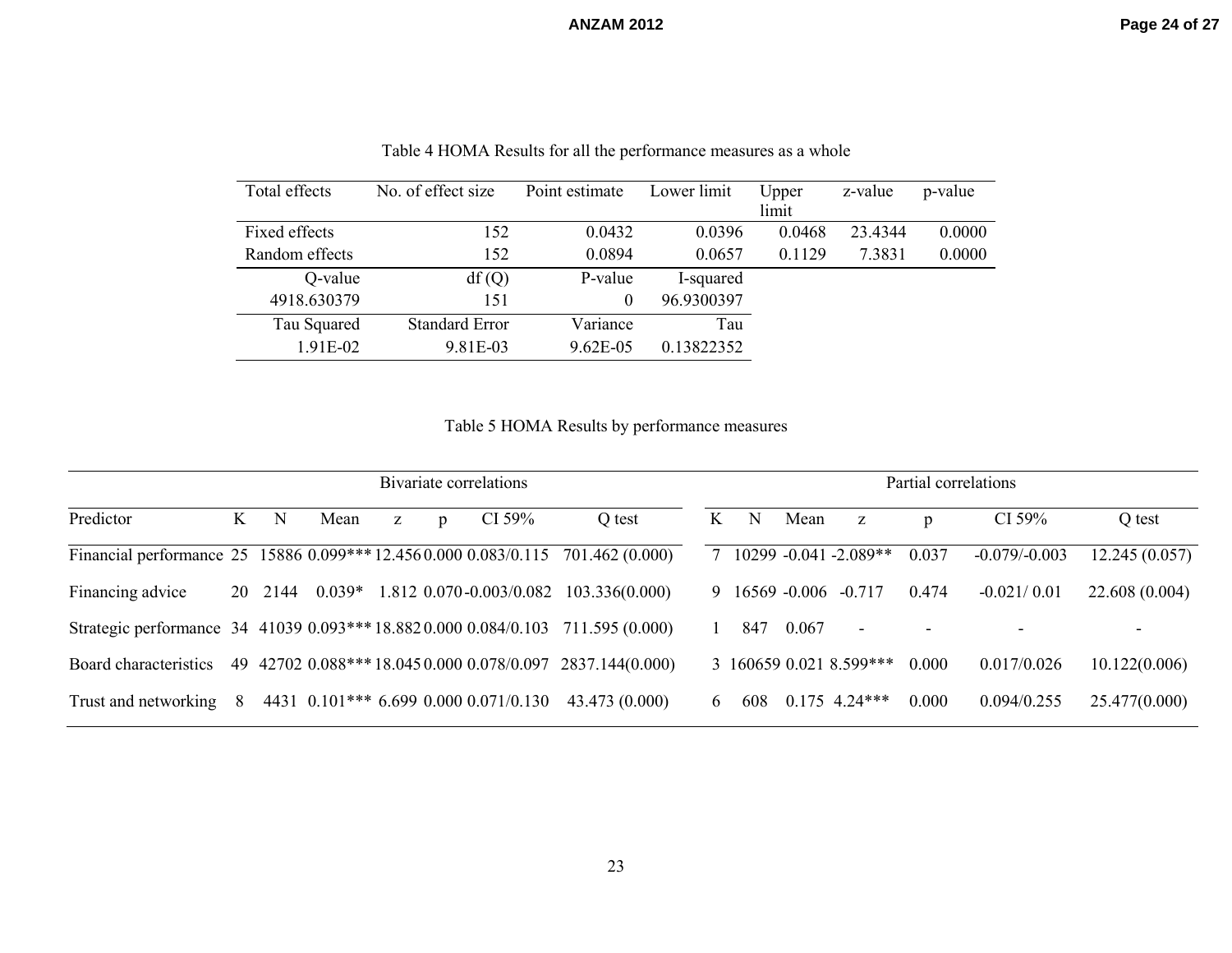| Bivariate correlations |                |                  |                          |                                                       |                |                 |                          |                | Partial correlations |            |                                                       |       |                |                |  |  |
|------------------------|----------------|------------------|--------------------------|-------------------------------------------------------|----------------|-----------------|--------------------------|----------------|----------------------|------------|-------------------------------------------------------|-------|----------------|----------------|--|--|
| Country                | K              | ${\bf N}$        | Mean                     | $\mathbf{Z}% ^{T}=\mathbf{Z}^{T}\times\mathbf{Z}^{T}$ | p              | CI 59%          | Q test                   | K              | N                    | Mean       | $\mathbf{Z}% ^{T}=\mathbf{Z}^{T}\times\mathbf{Z}^{T}$ | p     | CI 59%         | Q test         |  |  |
| Bangladesh             | 11             | 7690             | $0.159***$               | 14.102                                                | 0.000          | 0.137/0.181     | 499.090(0.000)           | 2              | 1538                 | 0.008      | 0.296                                                 | 0.767 | $-0.042/0.058$ | 0.143(0.705)   |  |  |
| Belgium                | $\mathbf{0}$   | $\boldsymbol{0}$ | $\overline{\phantom{0}}$ |                                                       |                |                 |                          | 5              | 195                  | $0.365***$ | 4.381                                                 | 0.000 | 0.202/0.528    | 0.284(0.963)   |  |  |
| Denmark                | $\overline{0}$ | $\boldsymbol{0}$ |                          |                                                       |                |                 |                          |                | 6850                 | $-0.047$   |                                                       |       |                | $\overline{a}$ |  |  |
| Europe                 | 9              | 1400             | $-0.098***$              | $-3.427$                                              | 0.001          | $-0.153/-0.042$ | 19.733(0.011)            | $\overline{0}$ | $\boldsymbol{0}$     |            |                                                       |       |                |                |  |  |
| Finland                | $\overline{0}$ | $\boldsymbol{0}$ |                          |                                                       |                |                 |                          |                | 404                  | $-0.147$   |                                                       |       |                |                |  |  |
| Ghana                  | $\overline{0}$ | $\boldsymbol{0}$ |                          |                                                       |                |                 |                          |                | 241                  | $-0.10395$ |                                                       |       |                |                |  |  |
| India                  | $\overline{0}$ | $\boldsymbol{0}$ | $\overline{\phantom{a}}$ |                                                       |                |                 | $\overline{\phantom{0}}$ |                | 40                   | $-0.121$   |                                                       |       |                |                |  |  |
| Malaysia               | 7              | 2030             | $-0.073***$              | $-3.271$ 0.001                                        |                | $-0.117/-0.029$ | 49.909(0.000)            | $\overline{0}$ | $\mathbf{0}$         |            |                                                       |       |                |                |  |  |
| Norway                 | 18             | 6290             | $-0.025*$                |                                                       | $-1.891$ 0.059 | $-0.051/0.001$  | 195.349(0.000)           | $\mathbf{0}$   | $\mathbf{0}$         |            |                                                       |       |                |                |  |  |
| Norway and Sweden      |                | 86               | $-0.047$                 |                                                       |                |                 | $\overline{\phantom{0}}$ | $-0$           | $\mathbf{0}$         |            |                                                       |       |                | $\overline{a}$ |  |  |
| Spain                  | $\overline{2}$ | 738              | $0.131***$               |                                                       | 3.554 0.000    | 0.059/0.204     | 3.719(0.054)             |                | 160620               | $0.021***$ | 8.573                                                 | 0.000 | 0.017/0.026    | 7.422(0.006)   |  |  |
| Sweden                 | 47             | 15653            | $0.202***$               | 25.071 0.000                                          |                | 0.187/0.218     | 884.479(0.000)           |                | 847                  | 0.067      |                                                       |       |                |                |  |  |
| Turkey                 |                | 386              | $-0.06$                  |                                                       |                |                 |                          | $\overline{0}$ | $\mathbf{0}$         |            |                                                       |       |                |                |  |  |
| UK                     | $\mathbf{0}$   | $\boldsymbol{0}$ | $\overline{\phantom{0}}$ |                                                       |                |                 | $\overline{\phantom{a}}$ | 10             | 16935                | $-0.002$   | $-0.278$                                              | 0.781 | $-0.017/0.013$ | 31.535(0.000)  |  |  |
| <b>USA</b>             | 29             | 72096            | $0.078***$               | 20.976 0.000                                          |                | 0.071/0.086     | 2320.278(0.000)          |                | 1226                 | $-0.011$   |                                                       |       |                |                |  |  |

# Table 6 HOMA Results by sample country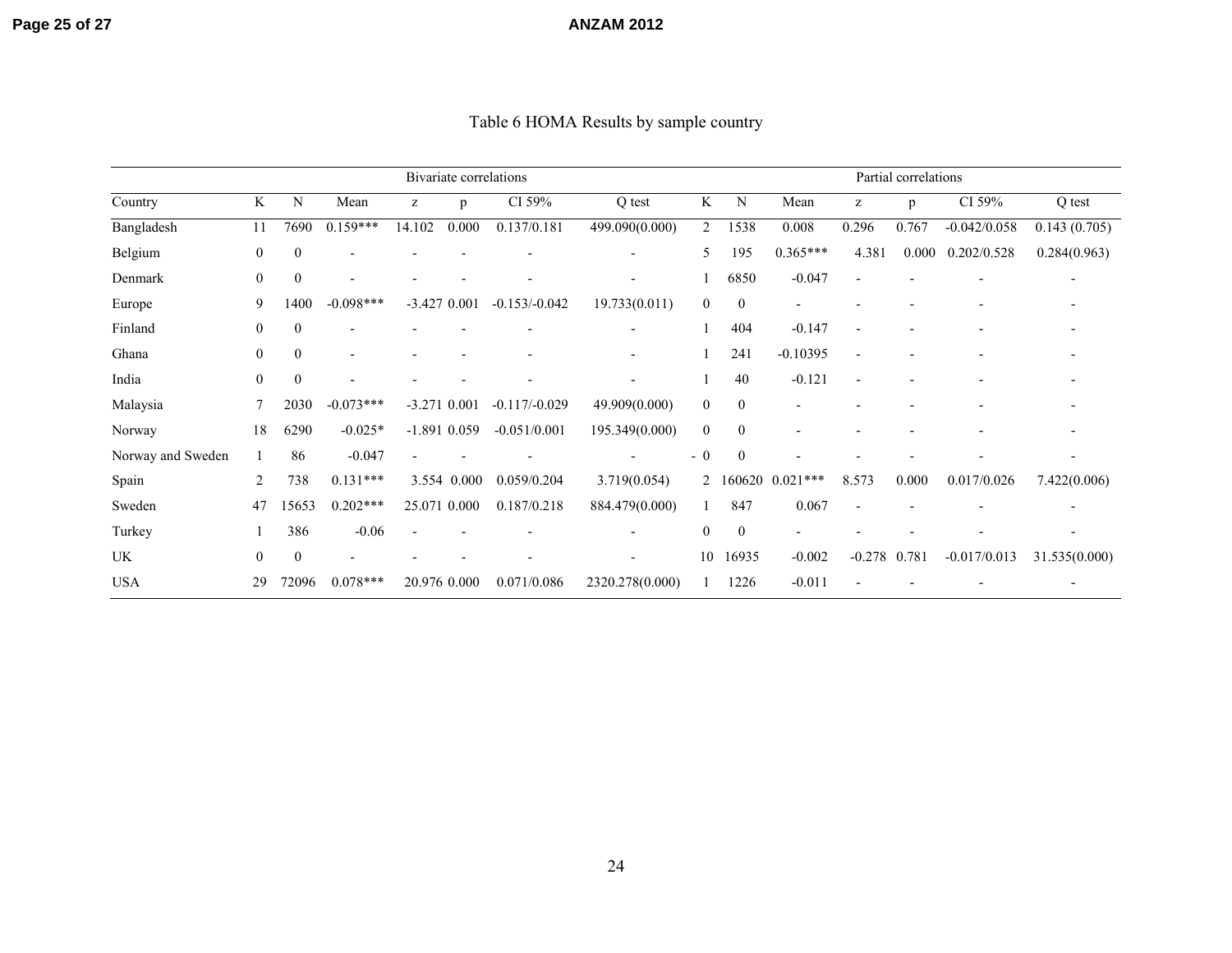**ANZAM 2012**